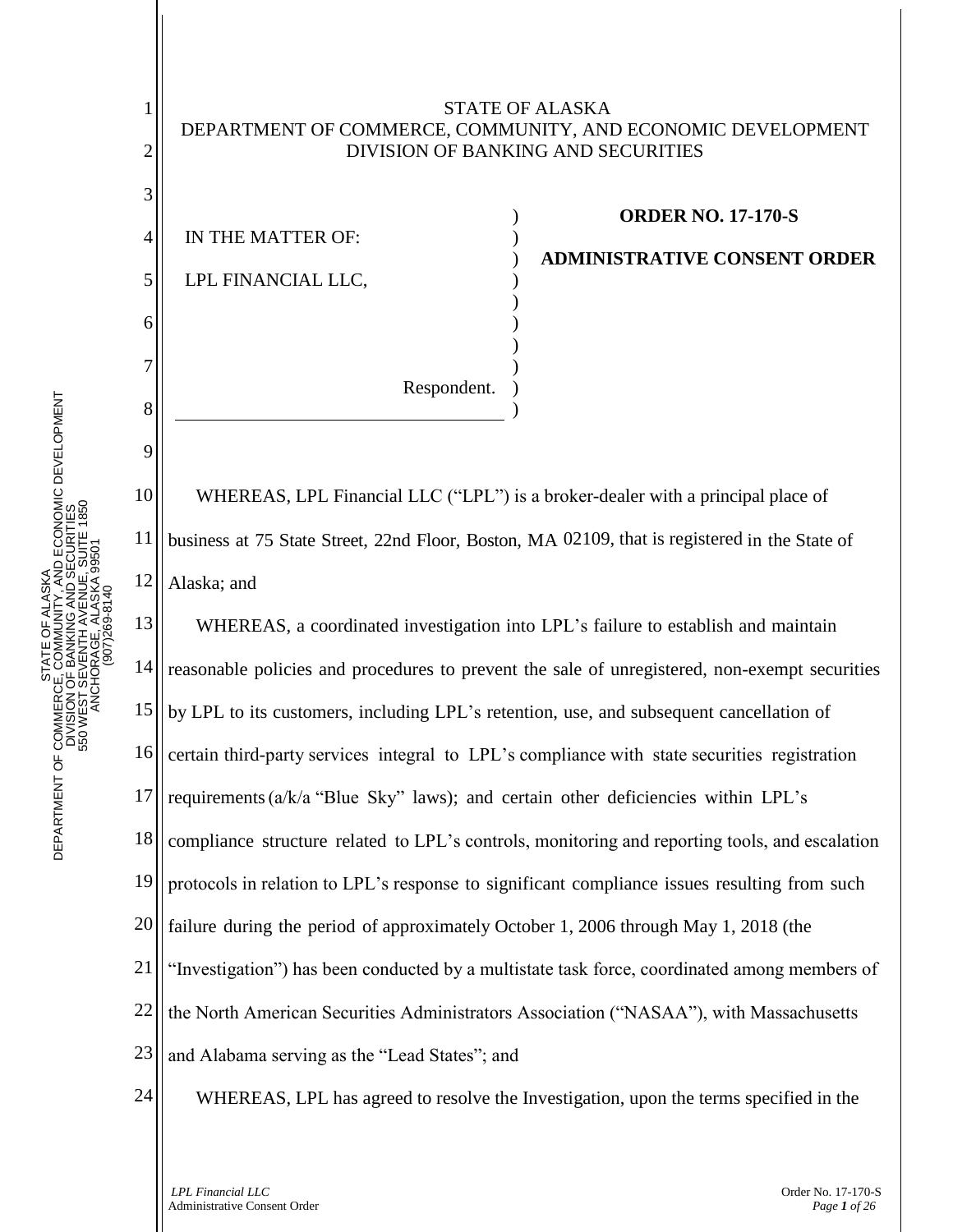8

9

14

15

1 2 3 4 Settlement Term Sheet executed as of May 1, 2018 between LPL and the Lead States on behalf of the participating NASAA jurisdictions, with all participating states and territories identified in Appendix A to the Settlement Term Sheet (each, a "Jurisdiction" and collectively, the "Jurisdictions"); and

5 6 WHEREAS, LPL agrees to comply in all material respects with the undertakings specified herein; and

WHEREAS, LPL elects to permanently waive any right to a hearing and appeal under AS 45.55.920(d) with respect to this Administrative Consent Order (the "Order");

NOW, THEREFORE, the Alaska Division of Banking and Securities (the "Division"), as

10 administrator of the Alaska Securities Act (AS 45.55 *et seq*.), hereby enters this Order:

11 12 13 1. LPL admits the jurisdiction of the Division, neither admits nor denies the Findings of Fact and Conclusions of Law contained in this Order, and consents to the entry of this Order by the Division.

# **I. FINDINGS OF FACT**

# A. BACKGROUND, CONTRACT WITH BSDC

16 17 18 19 20 21 22 23 24 2. Every broker-dealer is required to have a supervisory system that is reasonably designed to ensure that the broker-dealer complies with all state and federal laws, rules and regulations, including laws that prohibit the offer or sale of unregistered, non-exempt securities. Securities issued by companies listed on major national exchanges (e.g., NYSE, AMEX, NASDAQ) and securities issued by registered investment companies (e.g., mutual funds) are in most instances exempt from the Blue Sky requirements at issue here. 3. A reasonably designed system at a minimum includes written policies and procedures governing the offer and sale of securities by registered persons, training for all associated persons, and supervisory procedures and designated supervisors responsible for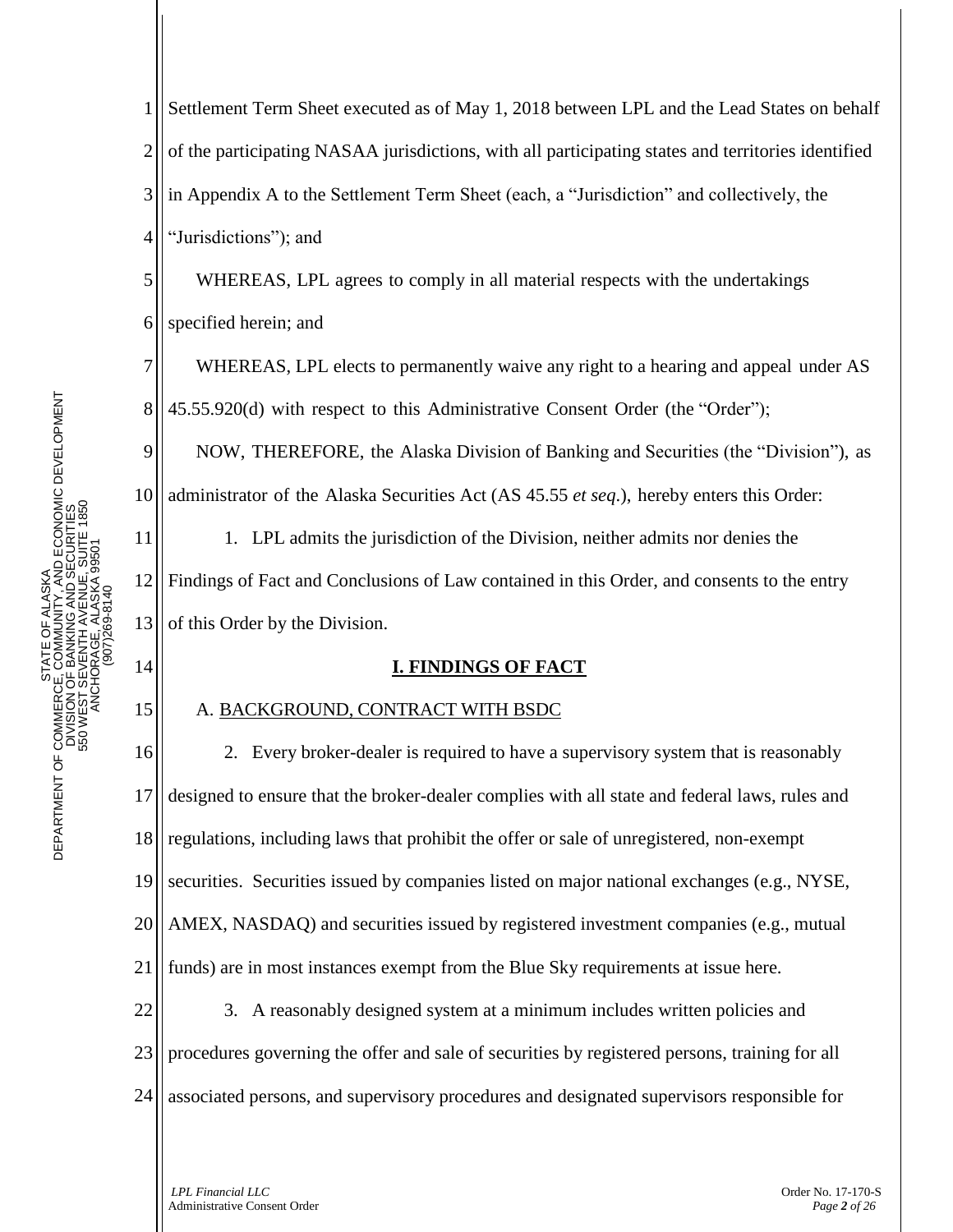1 ensuring compliance.

6

7

11

16

2 3 4 5 4. In January 2000, LPL entered into an agreement with Blue Sky Data Corporation ("BSDC"), by which BSDC was obligated to supply LPL with data for LPL's use in compliance and supervisory efforts related to Blue Sky laws, rules, and regulations (the "Subscription Agreement"). The Subscription Agreement was amended in 2006.

5. As executed in January 2000 and amended in mid-2006, the Subscription Agreement included data for equity securities, but not for fixed income securities.

8 9 10 12 13 14 15 6. From at least January 2000 forward, the Subscription Agreement provided for a data feed that, if properly utilized, would allow for the review of trades to ensure that equity securities were properly registered in the customer's state. The subscription also provided online access for authorized personnel to query a specific CUSIP to determine its registration status in each U.S. state and territory. As described in more detail below, although the contract would enable such review, LPL failed to ensure during the relevant period that the data was comprehensively utilized and that its systems were properly configured to effectively make use of the data.

# B. BLUE SKY COMPLIANCE EFFORTS

17 18 19 20 21 22 7. LPL has represented that for a number of years, through at least October 2006, LPL's Surveillance Department conducted a manual review of certain solicited equities trades to confirm Blue Sky compliance. This involved the use of various reports and reference to registration and exemption data from BSDC, as a result of the state securities registration subscription described above, and resulted in LPL identifying certain violations and taking certain remedial actions.

23 24 8. At some point after October 2006 the manual Blue Sky Review process described above lapsed. Records reflect that LPL thereafter failed to meet Blue Sky compliance

*LPL Financial LLC* Order No. 17-170-S Administrative Consent Order *Page 3 of 26*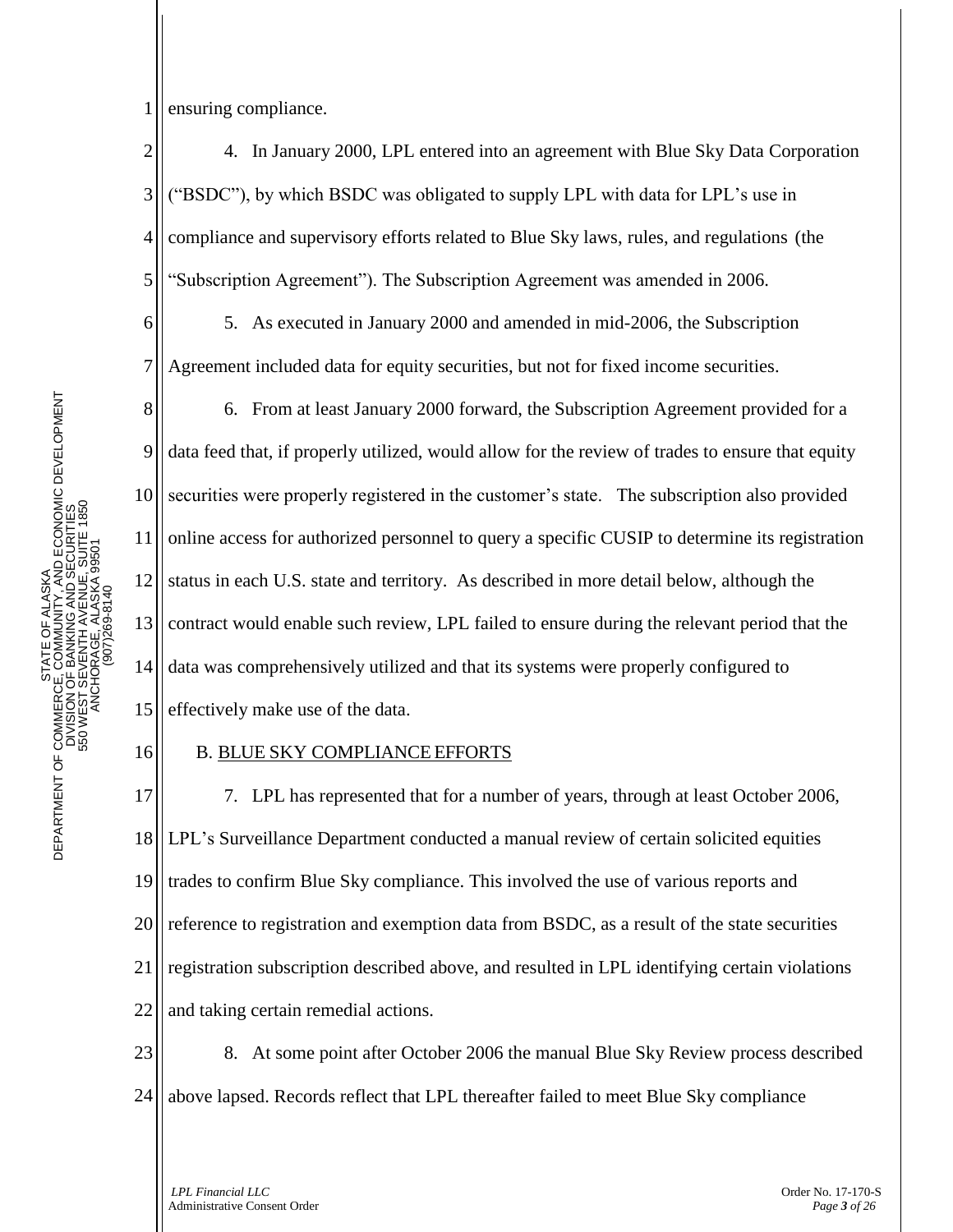1 obligations and failed to address registration and exemption requirements in the states.

2 3 4 5 6 7 8 9. Records reflect that in 2006, LPL supplemented its subscription with BSDC to, among other things, include automated checks (a/k/a "edits") to review orders against data from BSDC. Records reflect that the Subscription Agreement was amended based on an assumption by certain LPL personnel that, with this supplemental data feed feature, a frontend order entry block (*i.e*., an automated mechanism that would prevent the execution of trades of unregistered, non-exempt securities) could be implemented with a fair degree of ease.

9 10 11 12 13 14 15 16 10. Lacking necessary training, supervision and process implementation of various order entry systems, including the role of both proprietary systems and vended, third-party systems, LPL personnel failed to accomplish the additional steps that would be required to implement a front-end order entry hard block. While it appears from LPL records that the implementation difficulties were recognized by certain personnel and some efforts to resolve the technological obstacles were undertaken over a period of time, these efforts were not successful as the efforts were not given the appropriate stature within LPL, necessary training, or appropriate and adequate supervision.

17 18 19 20 21 22 23 24 11. As reflected in various records, poor intradepartmental and interdepartmental communications and a lack of integrated supervision and governance over vendor agreements, order entry systems controls, and Blue Sky compliance contributed to the failure of certain personnel in both Trading and Compliance to recognize at various points in time that Blue Sky hard blocks had not been implemented into LPL's order entry systems. 12. Records reflect that, during the relevant period, other personnel appeared to place reliance on other surveillance reviews that were designed for purposes of complying with certain LPL internal policies (for example, surveillance reviews pertaining to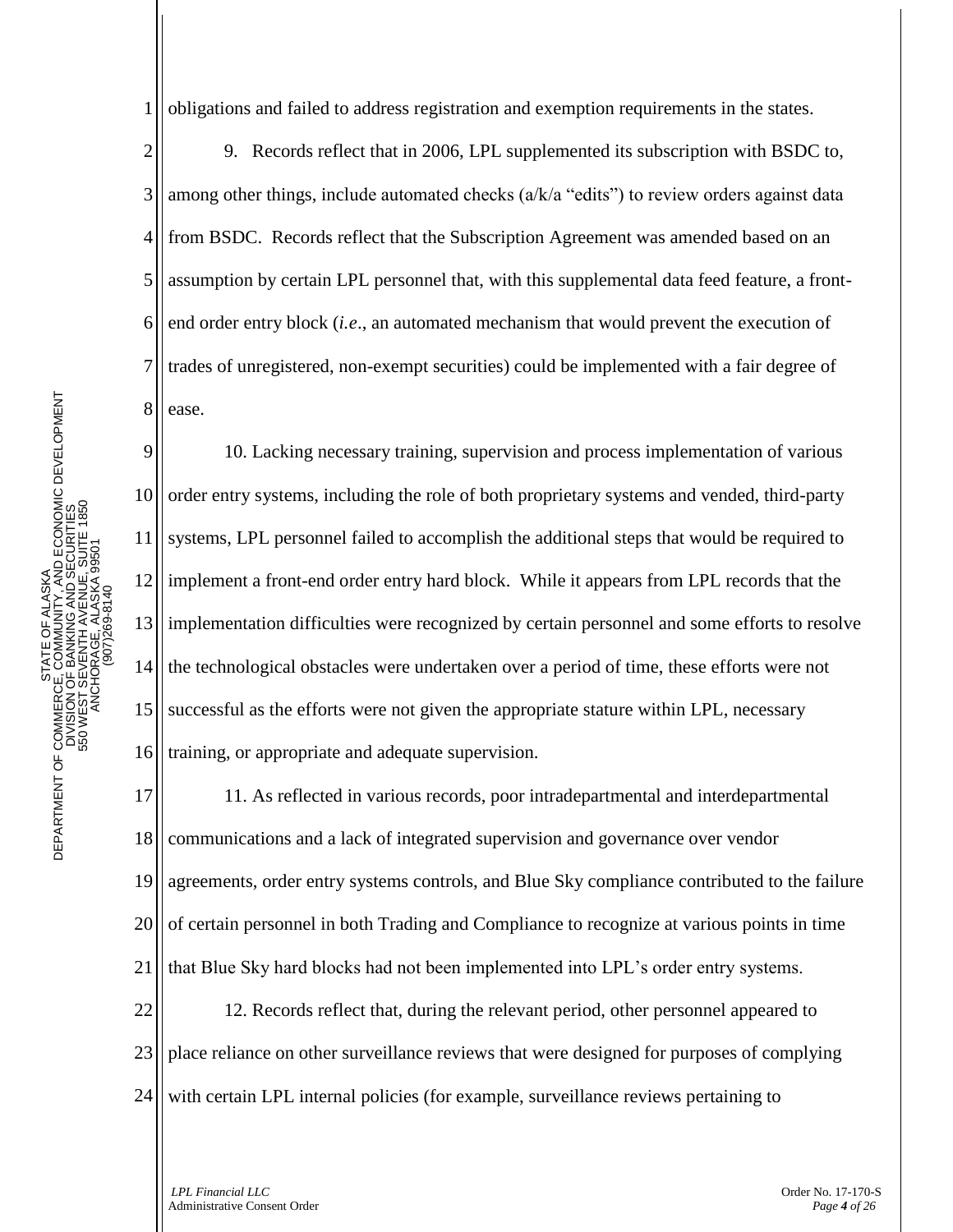12

1 2 3 compliance with LPL's internal prohibition of solicited trades of low-priced and certain unlisted securities) as a means of capturing Blue Sky violations. LPL failed to ensure there was a review specifically designed to address state securities registration requirements.

4 5 6 7 8 9 10 13. The groups and functions that are required for ensuring Blue Sky compliance were not integrated and were fragmented across the organization, particularly in a period during which LPL was experiencing significant growth. Moreover, LPL lacked and failed to provide institutional Blue Sky expertise or experience in the form of an individual or individuals with particularized knowledge of industry-wide standards, policies, procedures and processes. This resulted in a failure by LPL to comprehensively address Blue Sky compliance needs and to develop and fund what should have been a centralized set of Blue Sky compliance controls.

#### C. CANCELLATION AND REINSTATEMENT OF BSDC DATAFEED

13 14 15 16 17 18 19 20 21 22 23 14. In or around January 2014, LPL's Procurement Department ("Procurement") undertook a review of various vendor contracts. Procurement identified the Subscription Agreement, at a cost of \$31,200 per year, and inquired whether LPL had a need for the service and who within LPL used the subscription. The purpose of this inquiry was to determine whether Procurement could cancel or not renew the BSDC subscription. 15. Procurement was directed to LPL's Governance, Risk & Compliance Department ("Compliance"), specifically a vice president in Compliance ("VP Compliance"). 16. Without adequate controls in place to ensure that the inquiry was conducted properly, VP Compliance and an assistant vice president in Compliance sent a series of separate emails to various personnel within LPL's Registrations, Trading, Compliance, and Operations departments to determine whether LPL had a continued need for the BSDC

24 subscription or whether the contract could be cancelled.

*LPL Financial LLC* Order No. 17-170-S Administrative Consent Order *Page 5 of 26*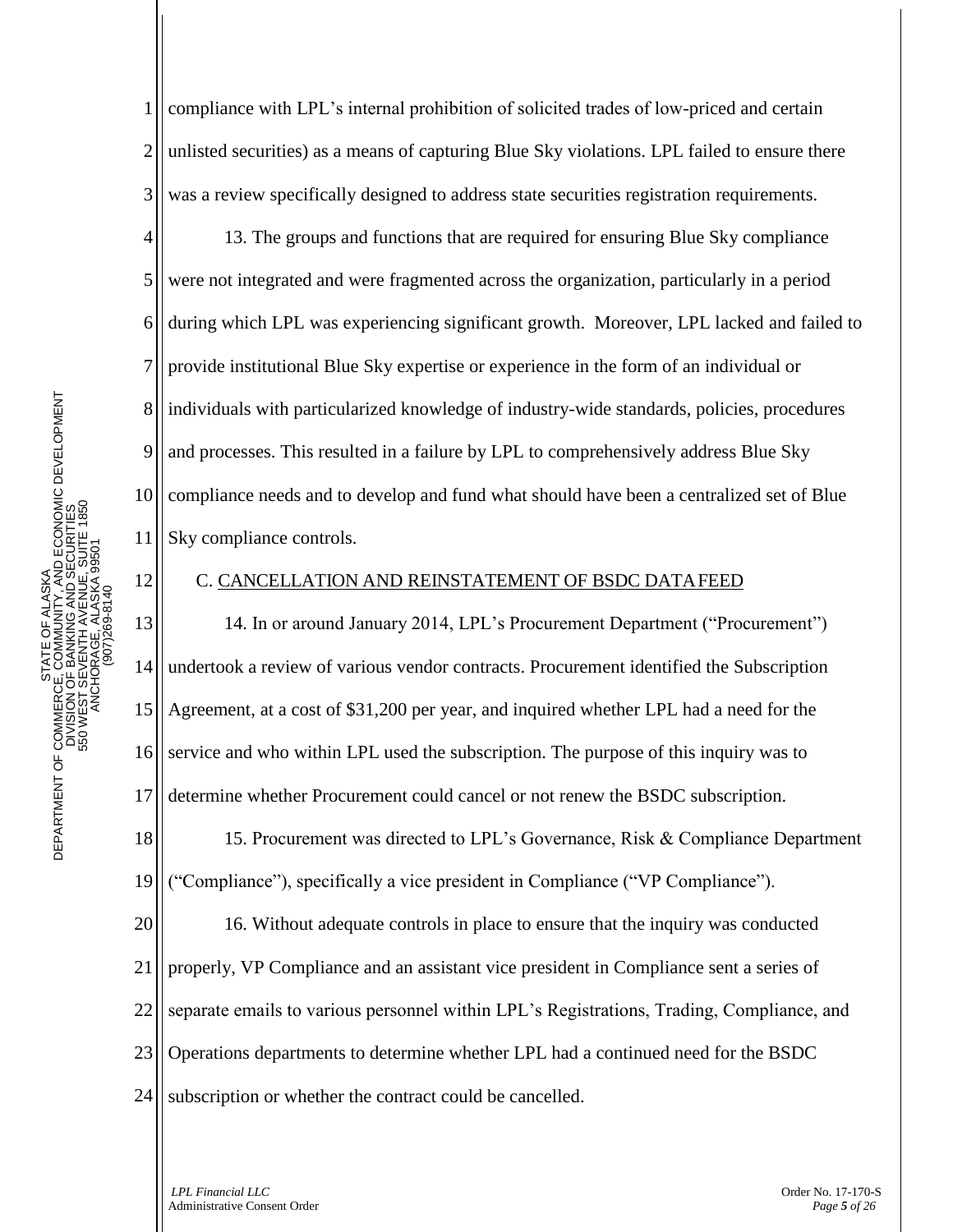7

9

10

11

12

13

14

1 2 17. None of the personnel consulted indicated that the BSDC subscription was critical to compliance with Blue Sky state registration requirements.

3 4 5 18. Following these inquiries, in February 2014, VP Compliance wrote to Procurement that it was "ok to discontinue" LPL's subscription to the Subscription Agreement.

19. In March 2014, Procurement provided written notice to BSDC to terminate the Subscription Agreement and LPL paid the final April 2014 invoice.

8 20. Email records reflect that on October 23, 2014, a trader on LPL's Equity Trading desk ("Equity Trading") reviewed a screen that contained information showing a particular security to be restricted as a result of not being registered for sale or exempt from registration in the particular jurisdiction (which information appears to have been populated to the system before the BSDC contract was terminated). The trader shared the screen with a Manager in Equity Trading who in turn contacted BSDC in an effort to determine whether the particular restriction was valid. Through this outreach to BSDC, that Manager learned that LPL's

15 subscription to the state securities registration data had been cancelled months earlier.

16 17 18 19 20 21. On October 24, 2014, Equity Trading requested by email that the subscription be immediately reinstated. In that email, Equity Trading explained that it relied on the data to determine if over-the-counter securities are Blue Sky-compliant in the U.S. and territories, stating: "[w]e would like to request to have this subscription renewed as quickly as possible as this is a critical part of our day to day business."

21 22 23 22. In December 2014, LPL and BSDC reinstated the Subscription Agreement and in February 2015, LPL was again receiving up-to-date data into its equity trading system from BSDC.

24

23. Both before and after the contract cancellation, alerts relating to potential Blue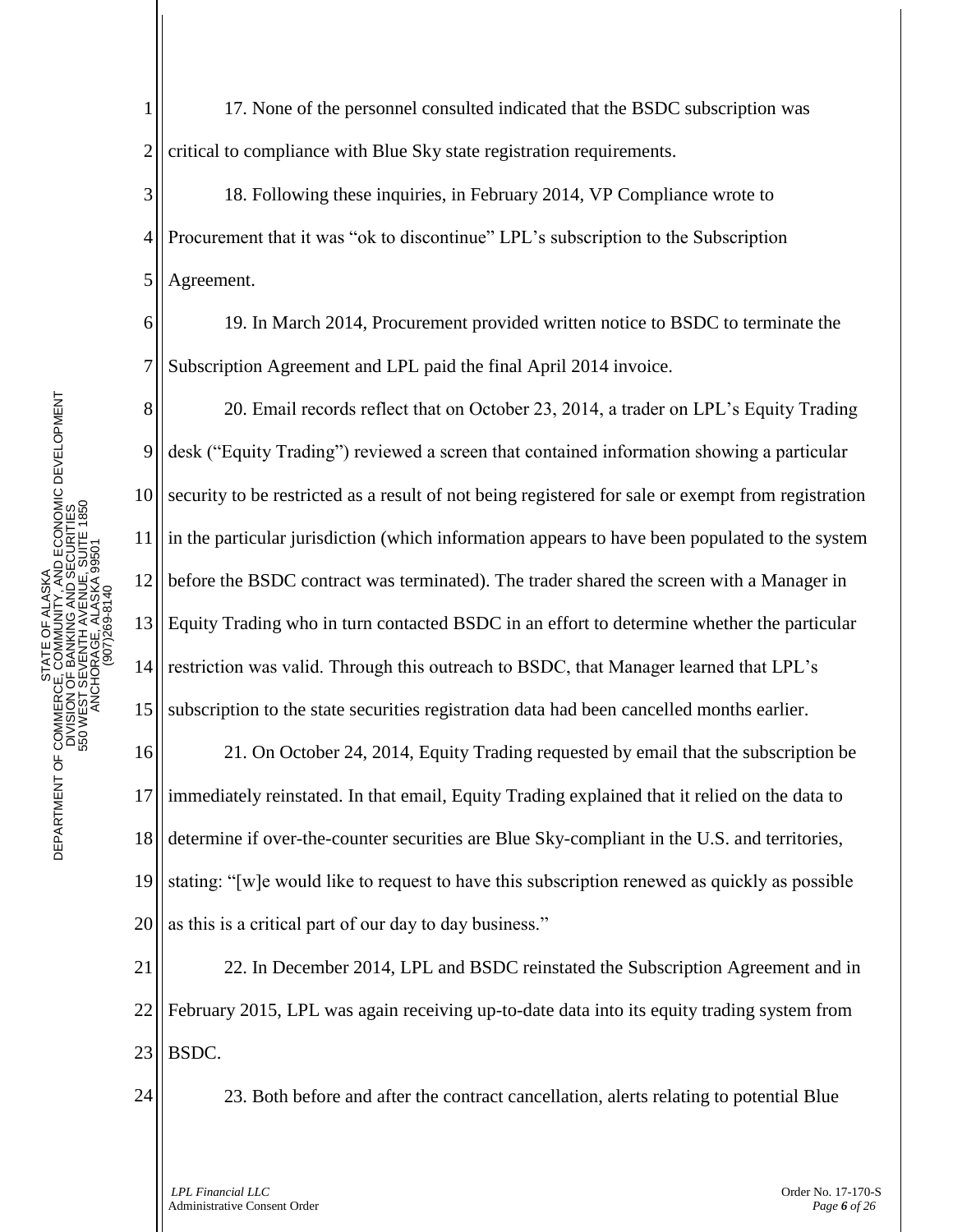1 2 3 4 Sky registration violations for equity securities were visible only to the trading desk and not to financial advisors who placed trades directly and, as noted above, notwithstanding that LPL had access to BSDC data for equity securities, LPL's systems did not operate to prevent a trade that was not Blue Sky-compliant (i.e., a front-end block).

24. While the reinstated Subscription Agreement obligated BSDC to provide LPL with data for both equity and fixed income securities, at no point prior to December 2014 did the Subscription Agreement include data for fixed income securities.

# D. POST-REINSTATEMENT REVIEW AND REMEDIALMEASURES

25. Following the reinstatement of the BSDC contract, LPL conducted a review of certain equities and fixed income trades and identified certain Blue Sky violations requiring remediation. LPL attempted repurchase or damages offers to affected investors identified through this limited review. In connection with the making of these offers, LPL contacted securities regulators in certain jurisdictions about the offers.

17 26. As reflected in various records, poor intradepartmental and interdepartmental communications and a lack of integrated supervision and governance resulted in LPL's failure at that time to conduct a sufficient analysis to determine the root cause of the identified violations and compliance and supervisory shortcomings.

18 19 27. LPL has represented that following the reestablishment of the BSDC contract, LPL implemented several Blue Sky controls.

20 28. LPL has engaged several consultants to conduct a comprehensive review of its

21 current Blue Sky compliance program and to assist LPL with implementation of

22 recommendations, which is ongoing.

23 24 29. LPL has represented that it has designed and began implementing Blue Sky training for Compliance, Trading, Operations and Legal personnel and hired a senior-level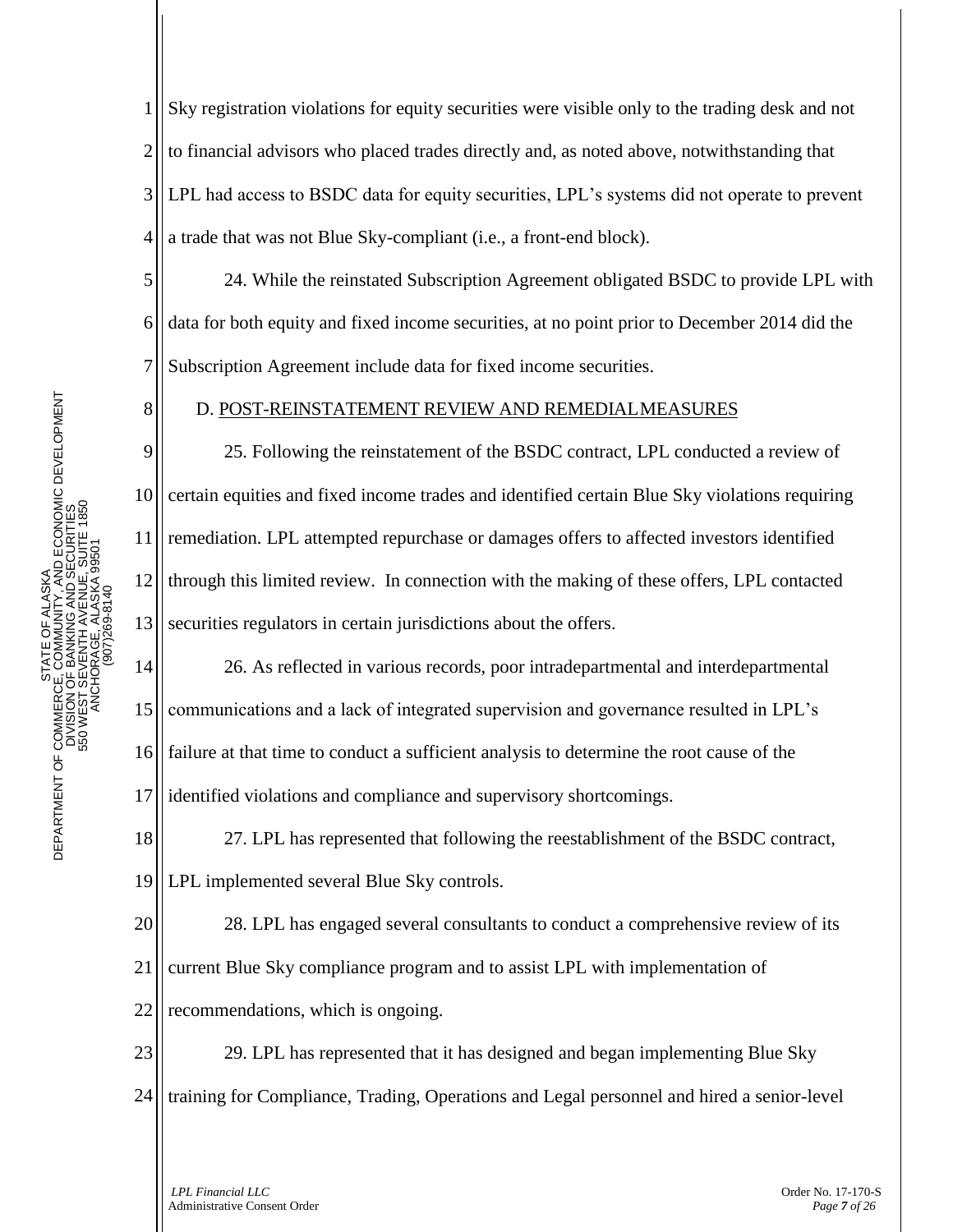5

6

7

8

1 2 3 Blue Sky compliance expert as a full-time employee, who has responsibilities for establishing and implementing the enhanced Blue Sky compliance program as guided by the independent consultants.

#### **II. CONCLUSIONS OF LAW**

1. The Division has jurisdiction over this matter pursuant to AS 45.55 *et seq*.

2. LPL failed to invest sufficient and appropriate resources in personnel, expertise, systems, and operations to adequately comply with Blue Sky laws, rules, and regulations, in violation of AS 45.55.060(b)(1).

9 10 11 3. LPL failed to reasonably supervise the flow of information to ensure full and proper compliance with state securities registration requirements, in violation of AS 45.55.060(b)(1).

12 13 4. LPL failed to maintain adequate systems to reasonably supervise agents, staff, and employees in violation of AS 45.55.060(b)(1).

14 15 16 5. LPL failed to supervise agents, staff, and employees in the performance of duties with respect to systems operation, process, and checks and balances to ensure compliance with Blue Sky laws, rules, and regulations, in violation of AS 45.55.060(b)(1).

17 18 6. LPL acted negligently in canceling certain third-party services critical for compliance with Blue Sky laws, rules, and regulations, in violation of AS 45.55.060(b)(1).

19 20 7. LPL failed to maintain books and records necessary to ensure full and proper compliance with Blue Sky laws, rules, and regulations, in violation of AS  $45.55.060(a)(10)$ .

21 22 23 8. LPL failed to conduct appropriate and necessary due diligence regarding the retention, use, and subsequent cancellation of certain third-party services critical for compliance with Blue Sky laws, rules, and regulations, in violation of AS  $45.55.060(a)(10)$ 

24 and AS 45.55.060(b)(1).

> *LPL Financial LLC* Order No. 17-170-S Administrative Consent Order *Page 8 of 26*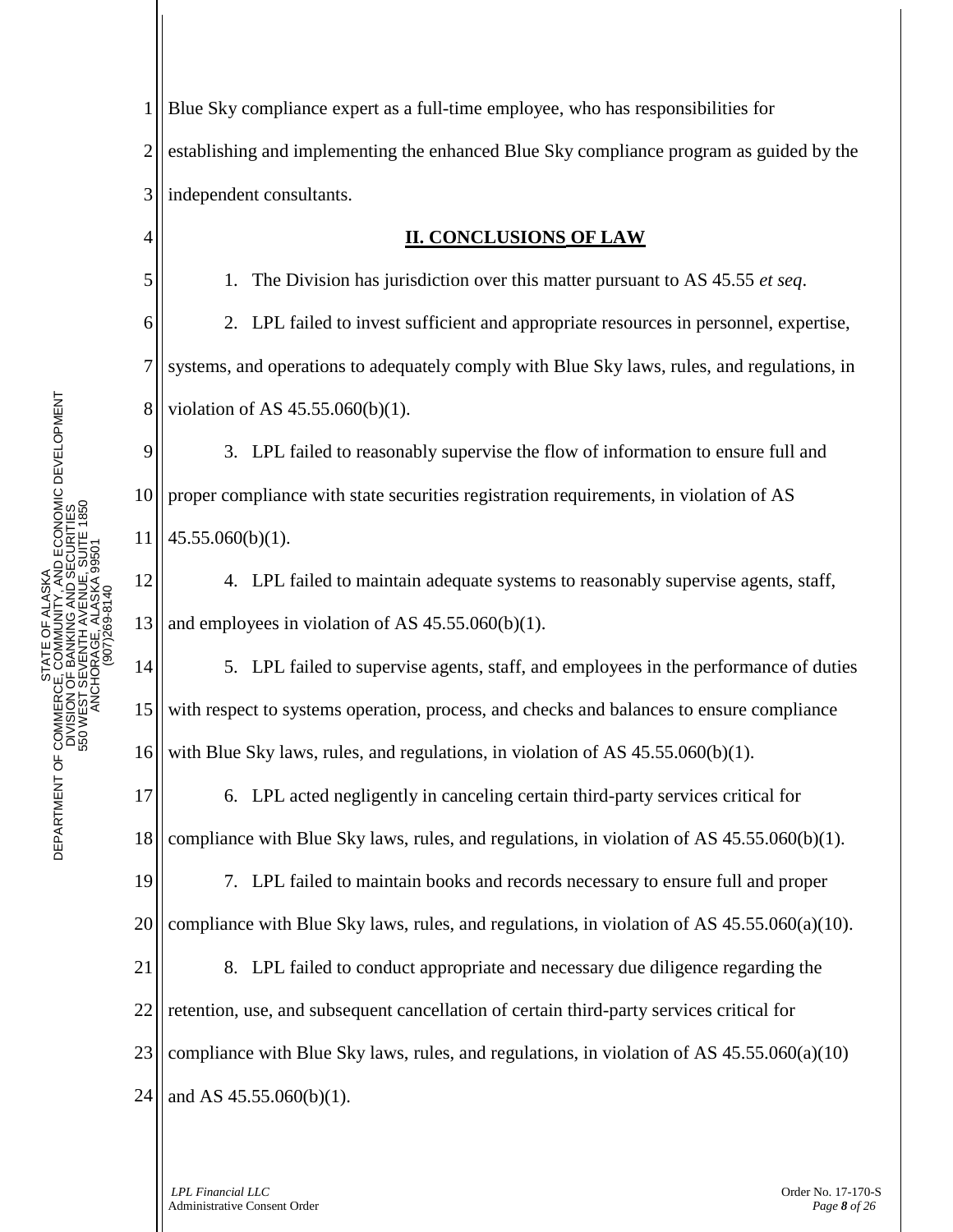9. The following relief is appropriate and in the public interest.

## **III. ORDER**

3 4 On the basis of the Findings of Fact, Conclusions of Law, and LPL's consent to the entry of this Order,

## IT IS HEREBY ORDERED:

1. This Order concludes the Investigation and any other action that the Division could commence under applicable Alaska law on behalf of Alaska as it relates to the substance of the Findings of Fact and Conclusions of Law herein, provided however, that excluded from and not covered by this paragraph 1 are any claims by the Division arising from or relating to LPL's failure to comply with the undertakings contained herein.

11 12 2. This Order is entered into solely for the purpose of resolving the referenced multistate investigation, and is not intended to be used for any other purpose.

13 14 3. LPL shall CEASE AND DESIST from violating AS 45.55.060(a)(10) and AS 45.55.060(b)(1), and will comply with AS 45.55.060(a)(10) and AS 45.55.060(b)(1).

A. PENALTY

16 17 18 19 4. LPL Financial Holdings Inc., or its direct or indirect subsidiaries, shall, within fourteen (14) business days of the mailing of the executed order by the Division, pay the sum of \$499,000.00 to the general fund of the State of Alaska. The check shall be made payable to the "State of Alaska."

20

1

2

5

6

7

8

9

10

15

#### B. CUSTOMER REMEDIATION

21 22 23 5. No later than July 2, 2018, LPL shall commence a comprehensive review of all customer transactions effected in Alaska to assess compliance with all applicable state securities registration requirements ("Historical Trade Review").



6. The Historical Trade Review shall include all executed, solicited purchase orders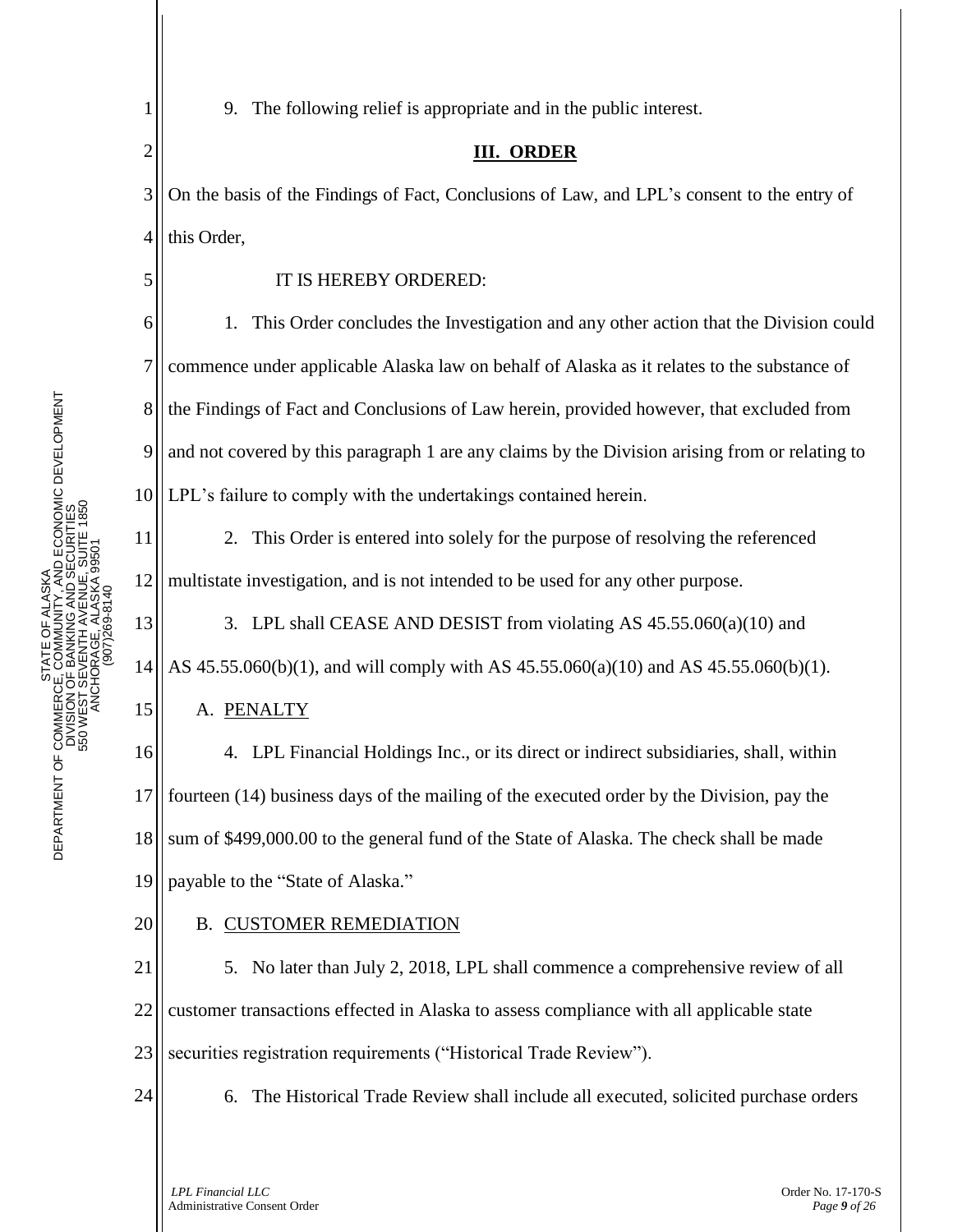STATE OF ALASK DEPARTMENT OF COMMERCE, COMMUNITY, AND ECONOMIC DEVELOPMENT DIVISION OF BANKING AND SECURITI 550 WEST SEVENTH AVENUE, SUITE 1850 ANCHORAGE, ALASKA 995 PHONE: (907) 269-8140 STATE OF ALASKA DEPARTMENT OF COMMERCE, COMMUNITY, AND ECONOMIC DEVELOPMENT DIVISION OF BANKING AND SECURITIES 550 WEST SEVENTH AVENUE, SUITE 1850 ANCHORAGE, ALASKA 99501 STATE OF ALASKA<br>DEPARTMENT OF COMMERCE, COMMUNITY, AND ECONOMIC DEVELOPMENT<br>DIVISION OF BANKING AND SECURITIES<br>550 WEST SEVENTH AVENUE, SUITE 1850<br>550 WEST SEVENTH AVENUE, SUITE 1850<br>ANCHORO-807269-8140

11

16

17

18

19

20

21

22

23

24

1 2 3 4 5 6 7 of equity and fixed income securities effected in Alaska between October 1, 2006 (insofar as LPL and/or any third party, vendor, supplier or service has necessary records) and May 1, 2018 (the "Historical Trade Review Period") that did not constitute the whole or a part of an unsold allotment to or subscription or participation by LPL as an underwriter of the securities or as a participant in the distribution of the securities by the issuer, by an underwriter or by a person or group of persons in substantial control of the issuer or of the outstanding securities of the class being distributed.

8 9 10 7. For the purposes of the Historical Trade Review, a transaction shall be deemed to have been effected in Alaska if the customer's address of record (or the address of record for the beneficial owner of any account, as applicable) at the time of the transaction was within Alaska.

12 13 14 15 8. The Historical Trade Review shall be conducted by an unaffiliated third party that is not unacceptable to the Lead States (the "Independent Reviewer"). The Independent Reviewer shall not be a person or entity who has provided LPL with any products or services related to Blue Sky compliance prior to July 1, 2017.

> a. In conducting the Historical Trade Review, the Independent Reviewer may rely on historical research, data, and other services provided by a third-party service provider other than the Independent Reviewer. The Independent Reviewer may further rely on any determination by such a third-party service provider that a particular trade complied with state registration requirements.

> b. Upon request, LPL shall provide the Division with copies of all final contracts and directives related to the engagement of the Independent Reviewer and any other third-party service provider involved in the Historical Trade Review and the related remediation. LPL shall promptly respond to any additional requests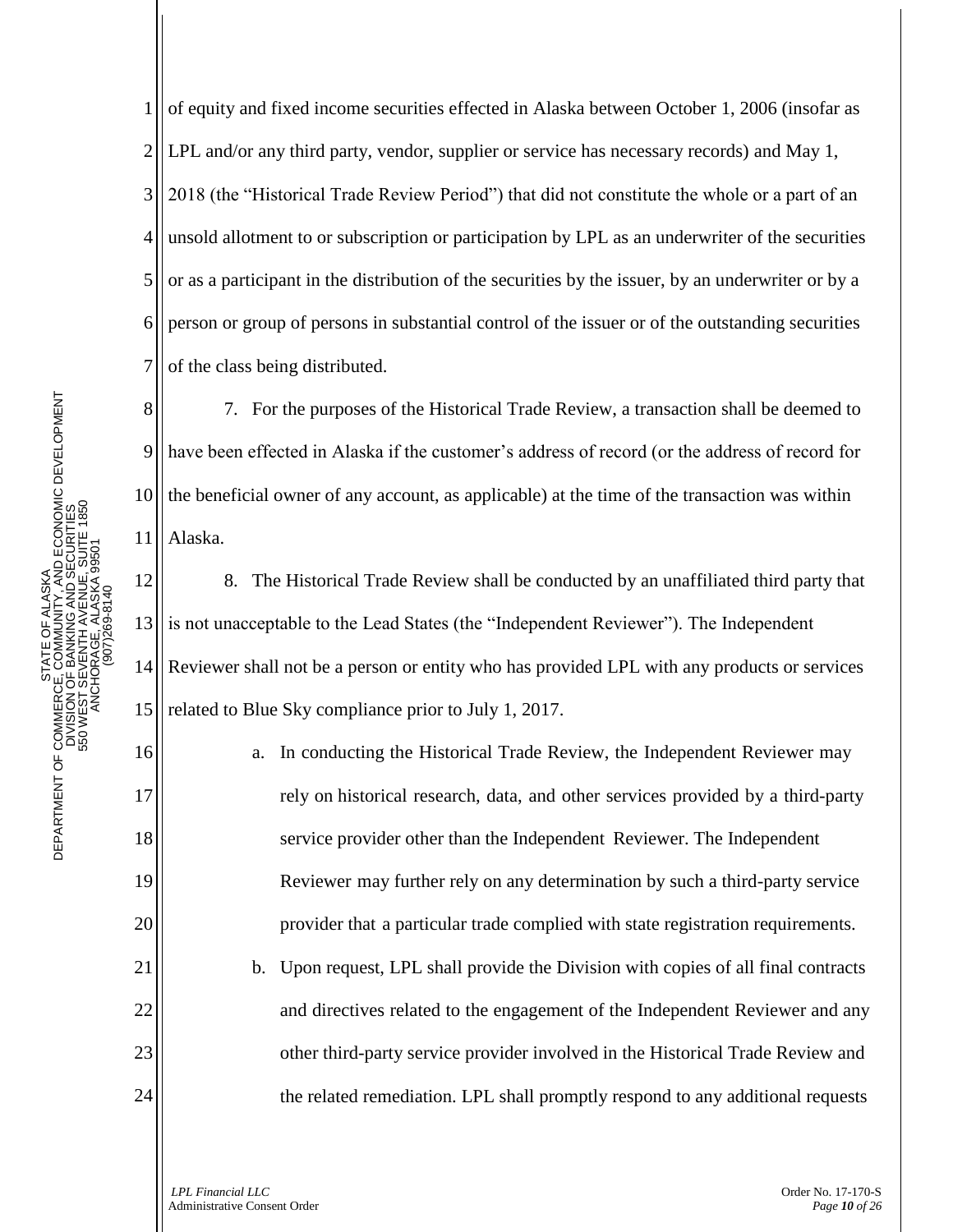STATE OF ALASK DEPARTMENT OF COMMERCE, COMMUNITY, AND ECONOMIC DEVELOPMENT DIVISION OF BANKING AND SECURITI 550 WEST SEVENTH AVENUE, SUITE 1850 ANCHORAGE, ALASKA 995 PHONE: (907) 269-8140 STATE OF ALASKA DEPARTMENT OF COMMERCE, COMMUNITY, AND ECONOMIC DEVELOPMENT DIVISION OF BANKING AND SECURITIES 550 WEST SEVENTH AVENUE, SUITE 1850 ANCHORAGE, ALASKA 99501 (907)269-8140 1

2

3

4

5

6

7

8

9

10

11

12

13

14

for information by the Division relating to such engagement.

- c. LPL shall neither be in nor have an attorney-client relationship with the Independent Reviewer, and shall not seek to invoke the attorney-client privilege or any other doctrine or privilege to prevent the Independent Reviewer from transmitting any information, reports, or documents as set forth in this Order to the Division or to LPL's Board of Directors.
- d. LPL may request confidential treatment be afforded to any material provided by LPL and/or the Independent Reviewer to the Division, and the Division shall provide such treatment and seek to prevent public disclosure of those materials to the full extent possible under its laws.
- e. LPL shall not have the authority to terminate the Independent Reviewer or any third-party service provider engaged in connection with the Historical Trade Review and related remediation, without prior written approval from the Lead States.

15 16 17 18 19 20 21 9. LPL shall offer to repurchase the securities where the securities are still held in an LPL Account (subject to a standardized repurchase formula) or to pay damages where the position has been sold (subject to a standardized damages formula) for each trade involving an unregistered, non-exempt equity or fixed income security. Each offer shall include interest at a rate of three (3) percent simple interest per annum. Interest shall be calculated from the trade date of the purchase to the earlier of May 1, 2018 or the date on which the customer sold the security, if applicable.

22 23 24 10. For customers with affected securities who have transferred their accounts away from LPL, LPL will attempt to contact the customer to determine whether the customer either (1) sold the position after transferring it away from LPL or (2) still holds the position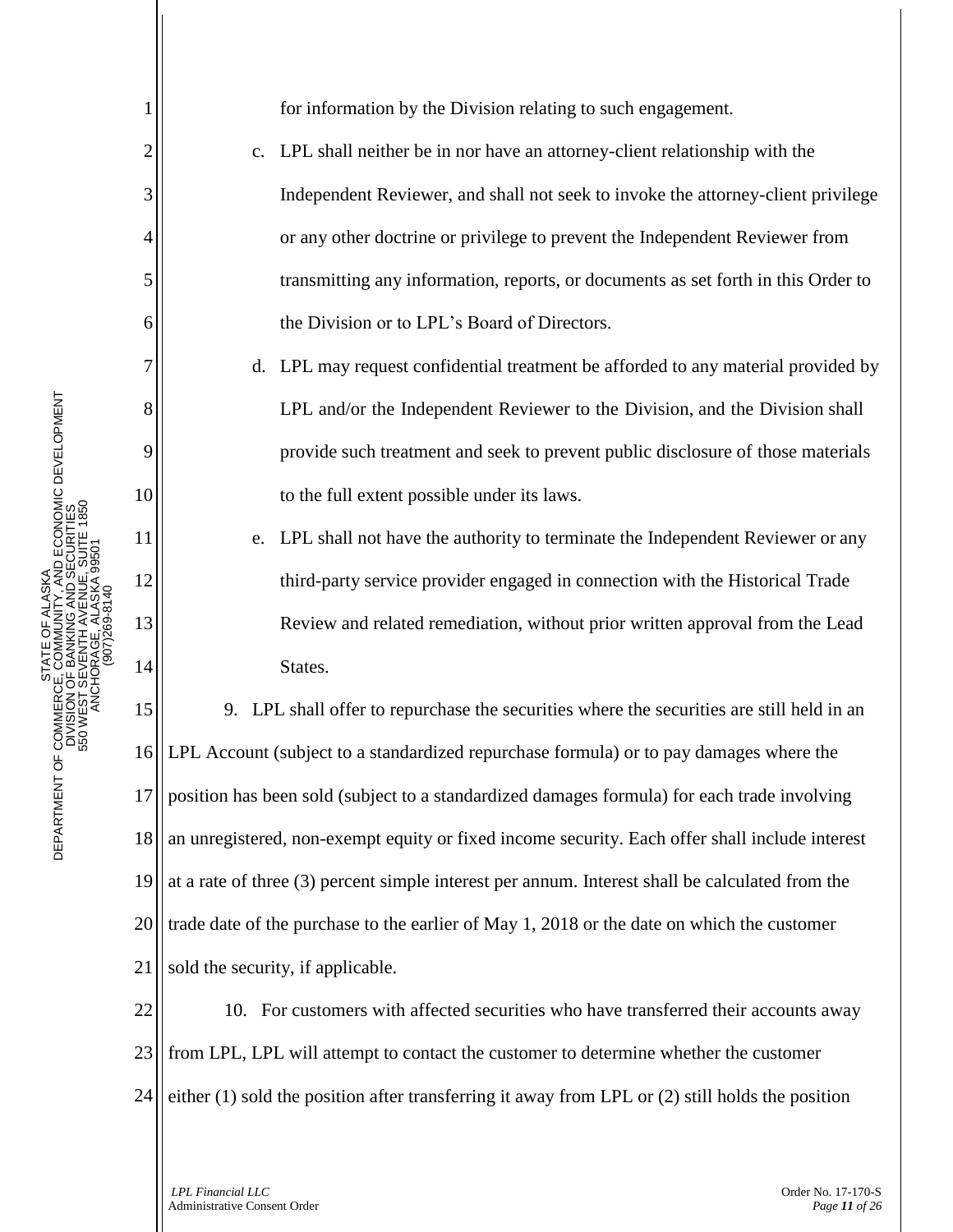11

12

13

14

15

16

17

18

19

20

21

22

23

24

1 2 3 4 5 6 7 8 9 at a broker-dealer other than LPL. If the customer still holds the position, LPL will also need to determine whether it is feasible for the securities to be transferred back to LPL for purposes of LPL's offering to repurchase the securities. If the customer fails to timely provide information necessary for LPL to make a repurchase or damages offer using the formula described in Section  $III(B)(9)$  above or if it is not feasible to transfer the securities back to LPL for repurchase, then LPL will make a damages offer to the customer based on a revised formula. The damages shall be calculated by deducting the lowest reasonably identifiable value of the security on the date of transfer from the amount paid and applicable interest.

11. LPL shall memorialize each offer in a letter (each, an "Offer Letter"), pursuant to the following terms:

> a. LPL and the Lead States will work to design a template Offer Letter (providing recommended format and the categories of information to be included with every offer). The Lead States will distribute the final template Offer Letter to the Jurisdictions.

b. If the Division requires modification of the final template Offer Letter, the Division must communicate that requirement, or advise LPL when the Division will communicate the details of that requirement, to counsel for LPL within ten (10) business days of receipt of the final template Offer Letter. LPL shall work in good faith to address any questions or concerns raised by the Division and to comply with any statutory or regulatory requirement in Alaska related to the form or content of such Offer Letters. Absent contact from the Division within ten (10) business days, LPL may presume that the Division has approved the template Offer Letter, inclusive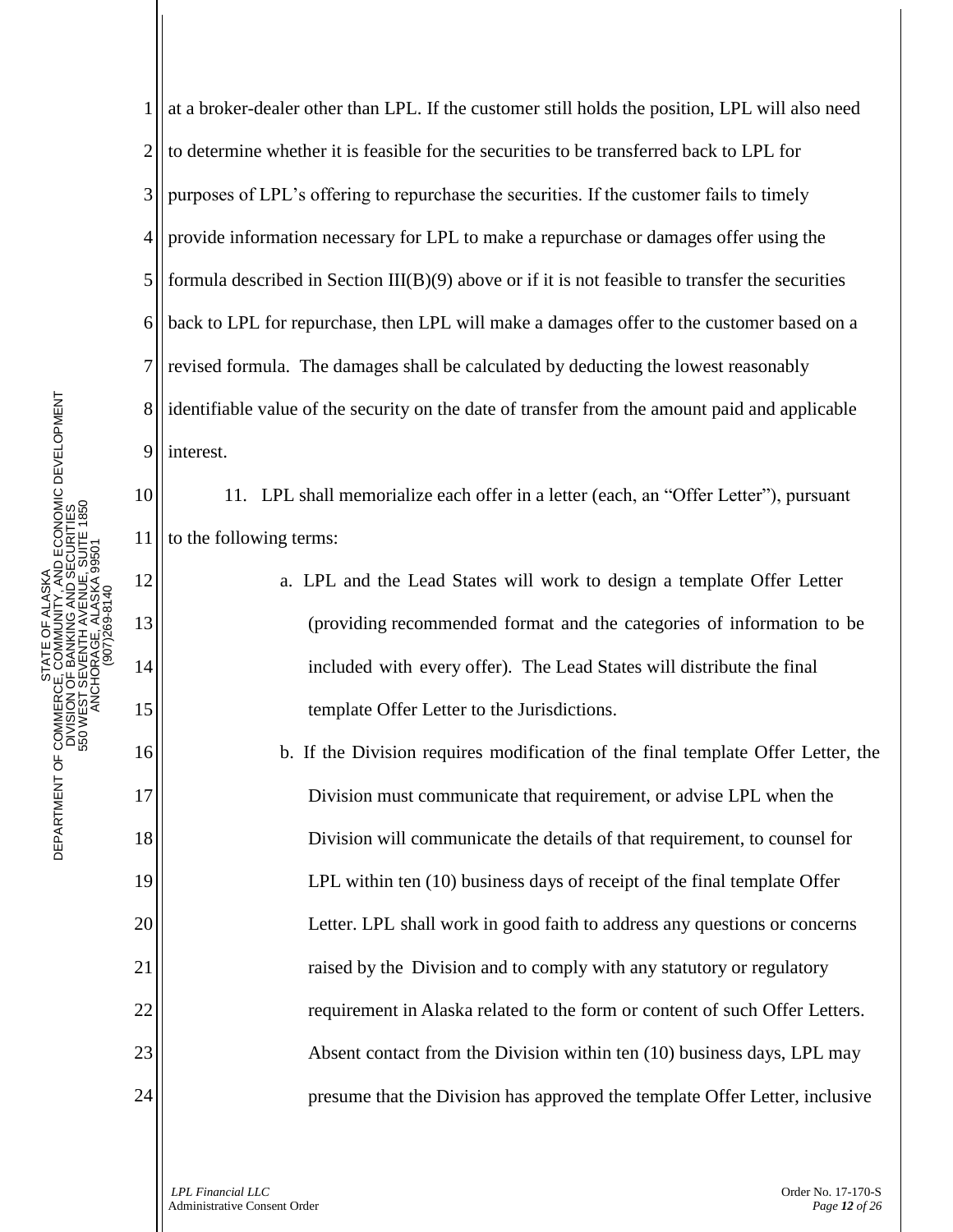OF ALASKA<br>AUNITY, AND ECONOMIC DEVELOPMENT<br>IING AND SECURITIES<br>LA AVENYE ISBOTE 1850 DEPARTMENT OF COMMERCE, COMMUNITY, AND ECONOMIC DEVELOPMENT DEPARTMENT OF COMMERCE, COMMUNITY, AND ECONOMIC DEVELOPMENT 550 WEST SEVENTH AVENUE, SUITE 1850 DIVISION OF BANKING AND SECURITIES 550 WEST SEVENTH AVENUE, SUITE 1850 DIVISION OF BANKING AND SECURITI ANCHORAGE, ALASKA 99501 ANCHORAGE, ALASKA 995 STATE OF ALASKA PHONE: (907) 269-8140 STATE OF ALASK (907)269-8140 TH AVE<br>IE, ALZ STATE O<br>DEPARTMENT OF COMMERCE, COMM<br>DIVISION OF BANKIN<br>SSO WEST SEVENTH

1 2 3 4 5 6 7 8 9 10 11 12 13 14 15 16 17 18 19 20 21 22 23 24 of any waiver or release language, for distribution to offerees in Alaska. c. Each Offer Letter shall be delivered to the offeree's last known mailing address as maintained in LPL's records in a manner that enables confirmation of delivery (e.g., certified U.S. Post Mail or Federal Express). For offerees that have elected, in writing, to receive correspondence electronically, Offer Letters may be sent electronically, so long as electronic delivery includes a mechanism to confirm that the Offer Letter was delivered (e.g., request for read receipt). d. Each Offer Letter shall clearly state the terms of the offer, and shall provide in bold underlined font: (1) the steps required to accept the offer, (2) the deadline for acceptance, and (3) the contact information at LPL whereby the offeree can obtain additional information. e. LPL may include within its Offer Letters a waiver or release relative to the transactions it is offering to remediate. Notwithstanding any such waiver or release, neither the Historical Trade Review nor the Repurchase Program (defined below) shall operate to extinguish or preclude any individual claim or private right of action based on sales practice violations (*e.g*., material misrepresentation or omission, or suitability) that is otherwise available to any offeree, except to the extent that such claim or right of action is based primarily on the unregistered, non-exempt status of the security or transaction which LPL is offering to remediate. In any event, the form and content of any such waiver or release shall not be unacceptable to the Division**.** 12. The Offer Letter shall remain open for a period of sixty (60) days from the date

*LPL Financial LLC* Order No. 17-170-S Administrative Consent Order *Page 13 of 26*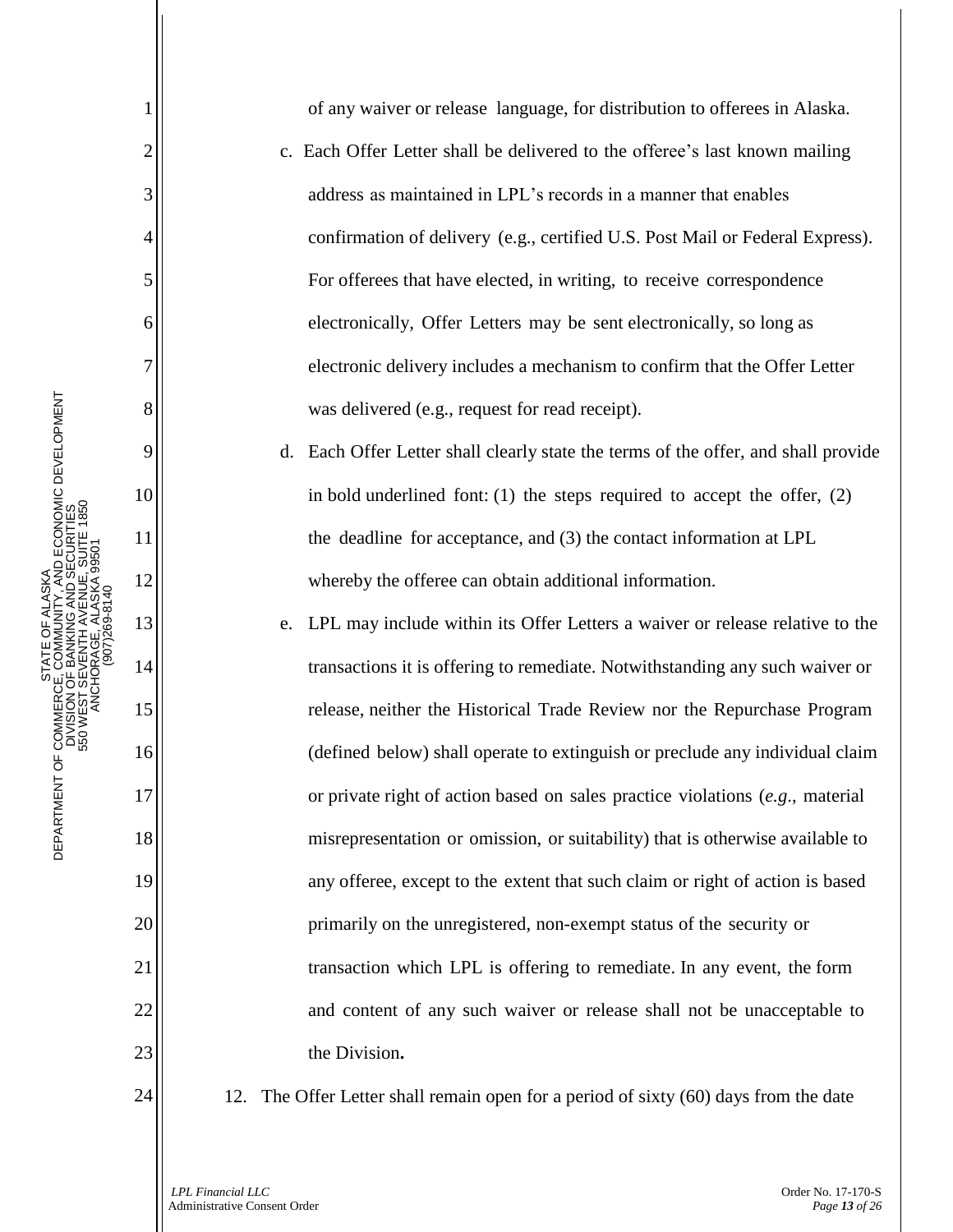1 it is sent to the offeree.

2

3

4

5

6

7

8

9

10

11

12

13

14

15

16

17

18

19

20

21

22

23

24

a. Within sixty (60) days of the date that Offer Letters are sent, LPL shall provide the Division a list of offerees in Alaska for whom Offer Letters were returned as undeliverable so that the Jurisdiction may attempt to locate those offerees.

> i. If the Division elects to try to locate current addresses for this population of offerees, then it shall inform LPL or its representative. The Division will then have ninety (90) days to provide LPL with a new address for use in re-sending each Offer Letter previously returned as undeliverable (the "Location Period"). The Division may determine it necessary to extend the Location Period in which case it will notify LPL as to the minimum period of time necessary to complete its search. The Location Period shall not extend beyond one hundred eighty (180) days.

- ii. If the Division locates an individual after the Location Period has elapsed, LPL shall accommodate any reasonable request from the Division to re-send an Offer Letter to a newly-identified mailing address, so long as LPL is still actively engaged in mailing Offer Letters in any Jurisdiction.
- iii. Any Offer Letter that is re-sent will carry with it a revised deadline for acceptance that is sixty (60) days from the date the Offer Letter is re-sent.
- iv. Separate from the efforts undertaken by the Division to locate a current mailing address for undeliverable Offer Letters, LPL or its representative(s) shall conduct an electronic query (*i.e.*, a public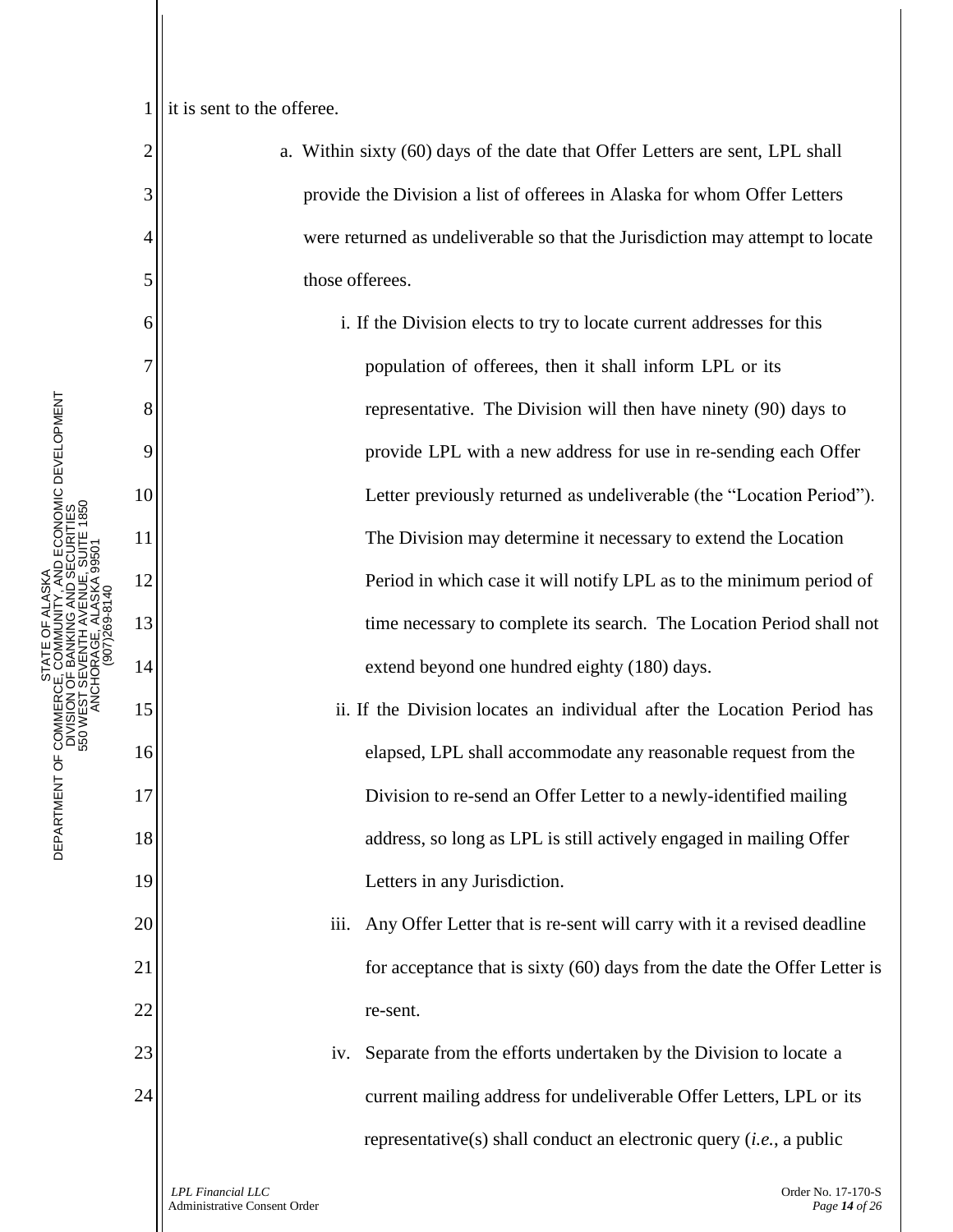records search via a service such as Thomson Reuters or LexisNexis) for each undeliverable offeree and shall re-send an Offer Letter in a manner not materially different from LPL's initial mailing to offerees for whom it identifies an address that appears to be the offeree's current mailing address. The Division and LPL shall coordinate to resolve any discrepancies between the address identified by the Division and the address identified by LPL.

v. If both the Division and LPL are unable to locate the address for any individual within the population of offerees addressed in this Section  $III(B)(12)(a)$ , LPL shall re-send an Offer Letter to all such individuals who come forward to either LPL or the Jurisdiction within six (6) months after completion of the Historical Trade Review and Repurchase Program (as described and defined in Section III(B)(13), below).

16 17 18 13. The Historical Trade Review shall be completed, all offers shall be made, and all payments remitted (collectively the "Repurchase Program") in Alaska no later than November 1, 2019.

19 20 14. No later than December 31, 2019, LPL shall prepare and submit to the Division a report including the following information:

a. For each offer made:

i. The trade date(s) and corresponding product(s) covered by the offer;

ii. The name and address of the offeree(s);

- ALASKA<br>INITY, AND ECONOMIC DEVELOPMENT<br>IG AND SECURITIES<br>AVENUE, SUITE 1850 DEPARTMENT OF COMMERCE, COMMUNITY, AND ECONOMIC DEVELOPMENT DEPARTMENT OF COMMERCE, COMMUNITY, AND ECONOMIC DEVELOPMENT 550 WEST SEVENTH AVENUE, SUITE 1850 DIVISION OF BANKING AND SECURITIES 550 WEST SEVENTH AVENUE, SUITE 1850 DIVISION OF BANKING AND SECURITI ANCHORAGE, ALASKA 99501 ANCHORAGE, ALASKA 995 STATE OF ALASKA PHONE: (907) 269-8140 STATE OF ALASK (907)269-8140 ...<br>ਜੰਉਲ DEPARTMENT OF COMMERCI<br>DIVISION<br>550 WEST S

1

2

3

4

5

6

7

8

9

10

11

12

13

14

15

21

22

23

24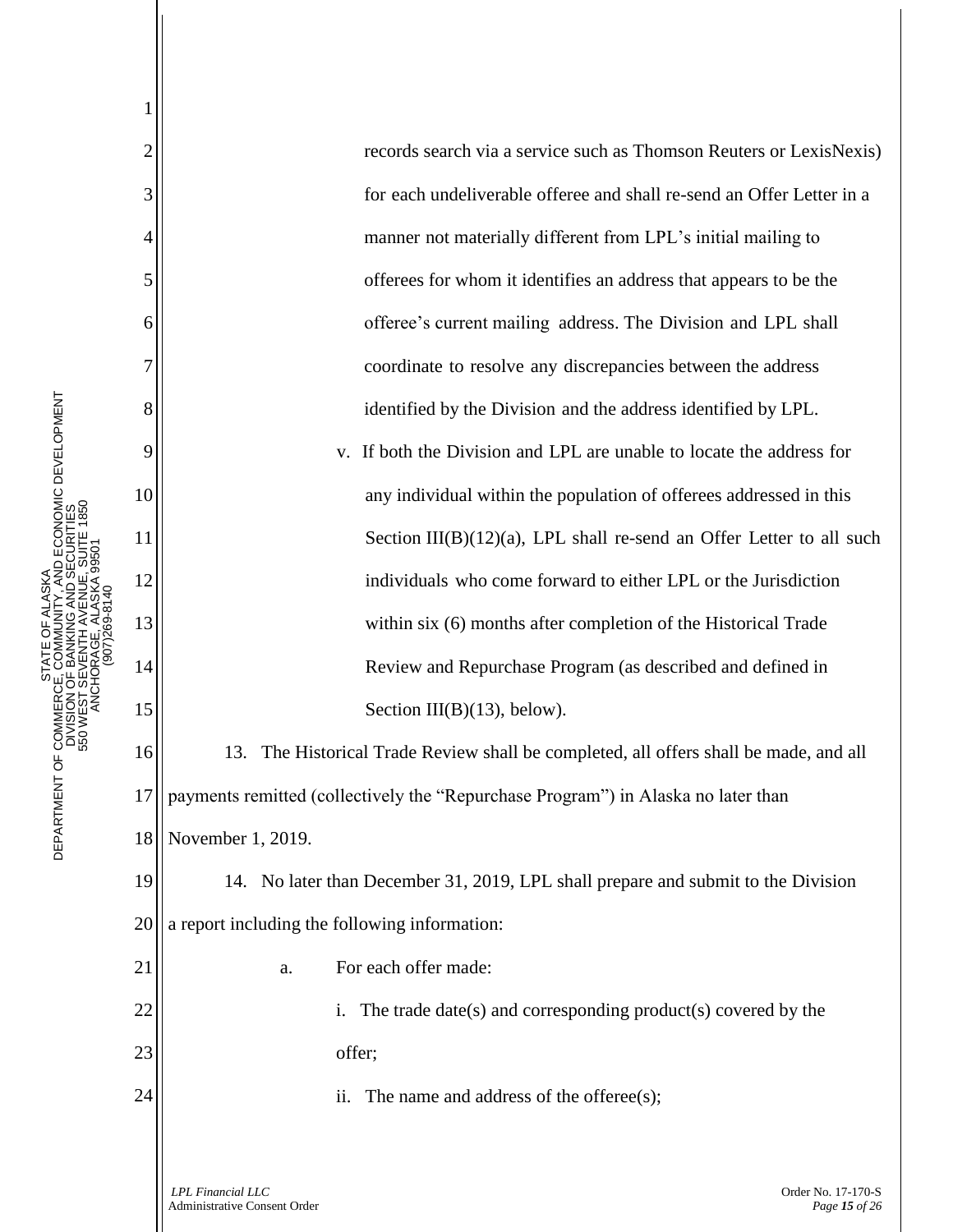|                | Whether the offer was either accepted, affirmatively rejected, or<br>iii.                    |
|----------------|----------------------------------------------------------------------------------------------|
| $\overline{c}$ | deemed rejected due to a failure to timely accept;                                           |
| 3              | The date(s) and amount(s) remitted for each offer; and<br>iv.                                |
| 4              | Any special circumstances relevant to that offer $(e.g.,$ if the<br>V.                       |
| 5              | original customer is now deceased and the payment was remitted                               |
| 6              | to the customer's heirs or estate).                                                          |
| 7              | b.<br>The total amount paid to all residents of the Jurisdiction in                          |
| 8              | connection with the Repurchase Program; and                                                  |
| 9              | The number of executed and settled purchase orders reviewed in<br>$\mathbf{c}$ .             |
| 10             | Alaska that were determined by a third-party service provider other than                     |
| 11             | the Independent Reviewer to have complied with state registration                            |
| 12             | requirements, and that were therefore not reviewed by the Independent                        |
| 13             | Reviewer. LPL will identify all such trades upon request by the                              |
| 14             | Division.                                                                                    |
| 15             | 15. No later than December 31, 2019, LPL shall require the Independent Reviewer              |
| 16             | to certify to LPL that the Independent Reviewer's determinations as to which transactions    |
| 17             | contravened state registration requirements are true, accurate, and based on all available   |
| 18             | information and a good faith interpretation of applicable law. Prior to the Independent      |
| 19             | Reviewer's certification, LPL shall direct that any third-party who provided services in     |
| 20             | furtherance of the Independent Reviewer's determinations provide a written representation to |
| 21             | the Independent Reviewer that all services rendered in furtherance of the Historical Trade   |
| 22             | Review were fully completed in accordance with both the third-party's statement of work      |
| 23             | and all directives provided to the third-party by the Independent Reviewer.                  |
| 24             | 16. No later than December 31, 2019, LPL or its designee(s) shall certify to the             |

*LPL Financial LLC* Order No. 17-170-S Administrative Consent Order *Page 16 of 26*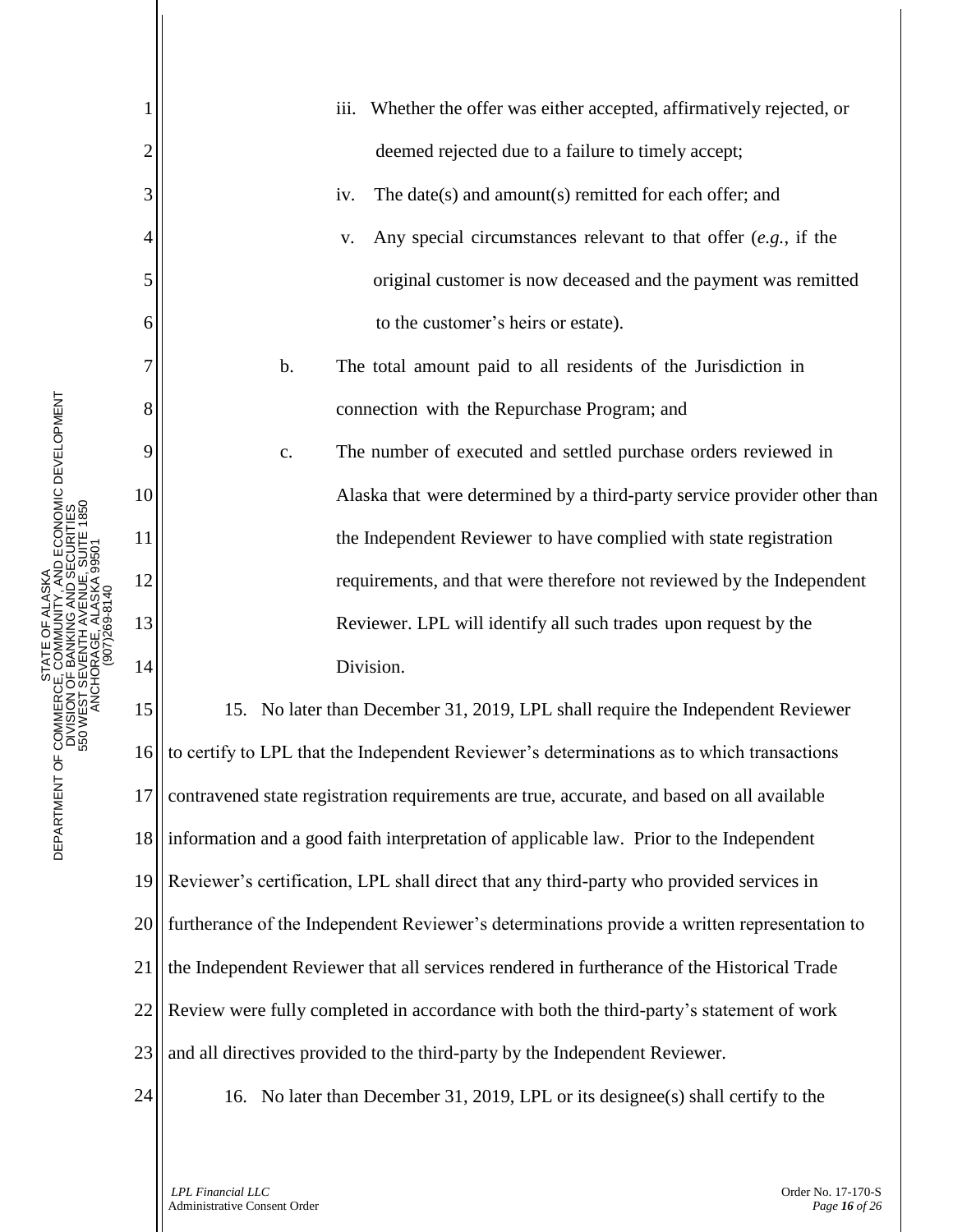1 2 3 4 5 6 7 8 9 10 11 12 13 14 Division that LPL has fully complied in all material respects with the undertakings set forth in Section III(B) of this Order in connection with transactions effected in Alaska, including to the best of LPL's knowledge, the truth, accuracy, and good faith basis of all determinations by the Independent Reviewer and any other third-party service provider as to whether any transaction complied with state registration requirements. LPL shall provide as an exhibit to this certification copies of the Independent Reviewer's certification and any other third-party representations that LPL is relying upon in making this certification to the Division. In its certification, LPL shall affirm that if an error is subsequently identified within the Historical Trade Review and Repurchase Program (whether a failure to identify a violative transaction or an error in calculating the value of an offer), LPL will retain responsibility for ensuring the error is remediated so that LPL has made all offers anticipated by this Order. The identification of a good-faith error within the Historical Trade Review and Repurchase Program shall not result in a finding by Alaska that LPL is in default of this Order.

15 16 17 18 17. The costs and expenses of the Historical Trade Review and the related Repurchase Program shall be borne exclusively by LPL Financial Holdings Inc. or its direct or indirect subsidiaries, and shall not reduce or otherwise affect the amount of any penalty or fine imposed in this Order.

19 20 21 22 23 24 18. At LPL's request, the Lead States for all Jurisdictions where necessary and/or the Division for its own part may extend, for good cause shown, any of the procedural dates set forth in this Section III(B). If the Lead States extend a date or deadline, the Lead States shall extend all related subsequent deadlines that are dependent on the extended date or deadline by a corresponding amount of time. Any extension granted by the Lead States shall apply to all dates in Alaska pursuant to this Order. If the Division extends a date or deadline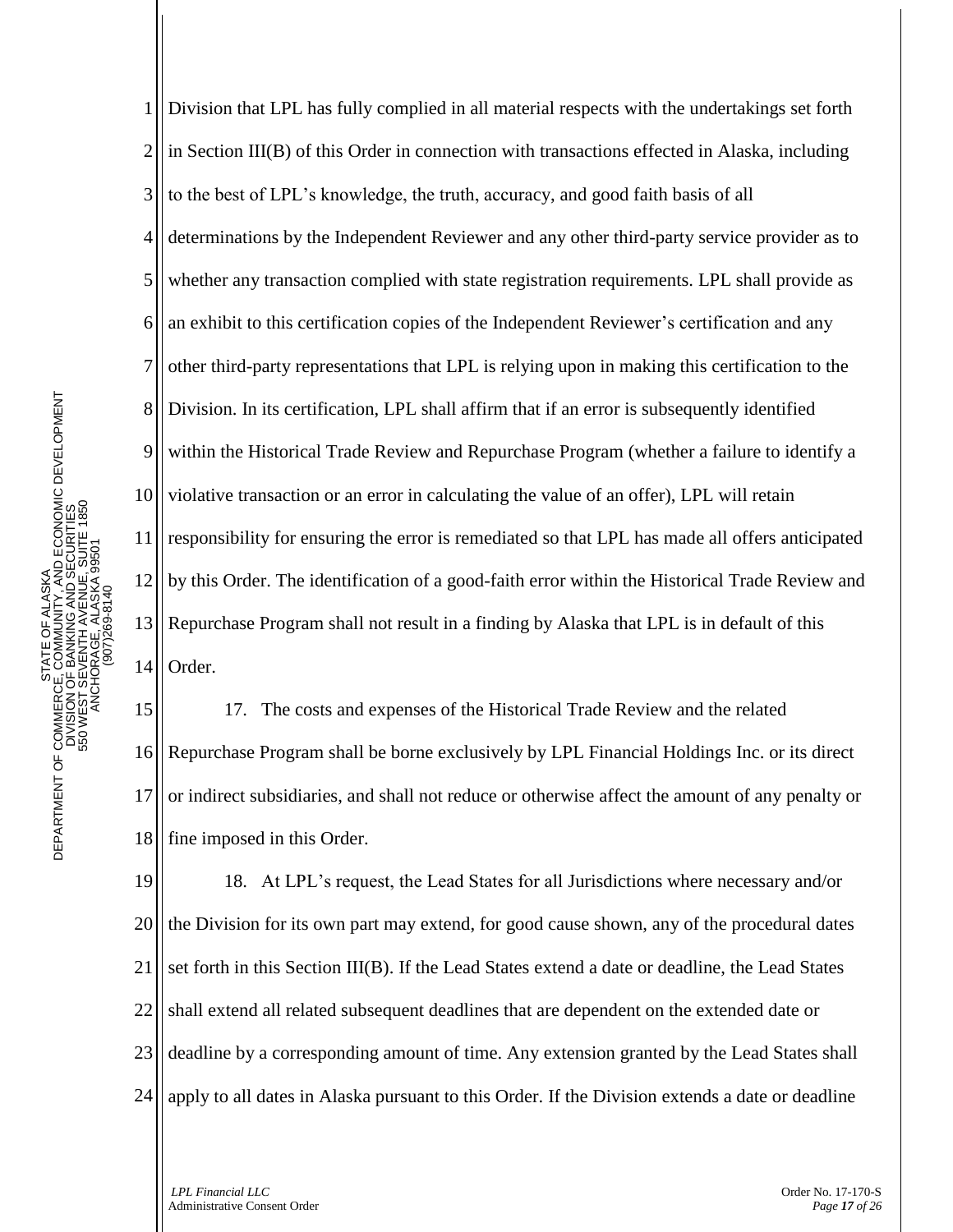1 2 3 4 5 (*see, e.g., supra* Section III(B)(12)(a)(i)), then the Division shall extend all related subsequent deadlines applicable to the completion of undertakings in Alaska by a corresponding amount of time. Any extension by the Division shall apply only to Alaska and shall not have any effect on any dates or deadlines related to the Historical Trade Review and Repurchase Program in any other Jurisdiction.

# C. COMPREHENSIVE REVIEW OF BLUE SKY OPERATIONS, POLICIES, PROCEDURES, AND PRACTICES

8 9 10 11 12 13 14 15 19. If it has not already done so, no later than July 2, 2018, LPL shall commence a comprehensive review of its operations, policies, procedures, and practices relating to compliance with and supervision of blue sky state securities registration requirements in all Jurisdictions, to assess whether the foregoing (i) are adequate to reasonably ensure compliance with applicable state laws, rules, and regulations, (ii) are consistent with industry practice, and (iii) are being implemented fully, properly, and effectively (the "Operational Review") so as to avoid violative transactions like those identified in the Historical Trade Review.

20. The Operational Review shall include the following areas:

- a. Compliance and supervisory controls and related policies, procedures and process relating to:
	- i. Identification and escalation protocols by supervisory and compliance personnel involving significant matters relating to compliance with state securities laws, rules and regulations;
	- ii. Communication and information sharing between departments and business units (e.g., procurement, technology, trading, and retail brokerage) relative to state securities registration

16

17

18

19

20

21

22

23

24

6

7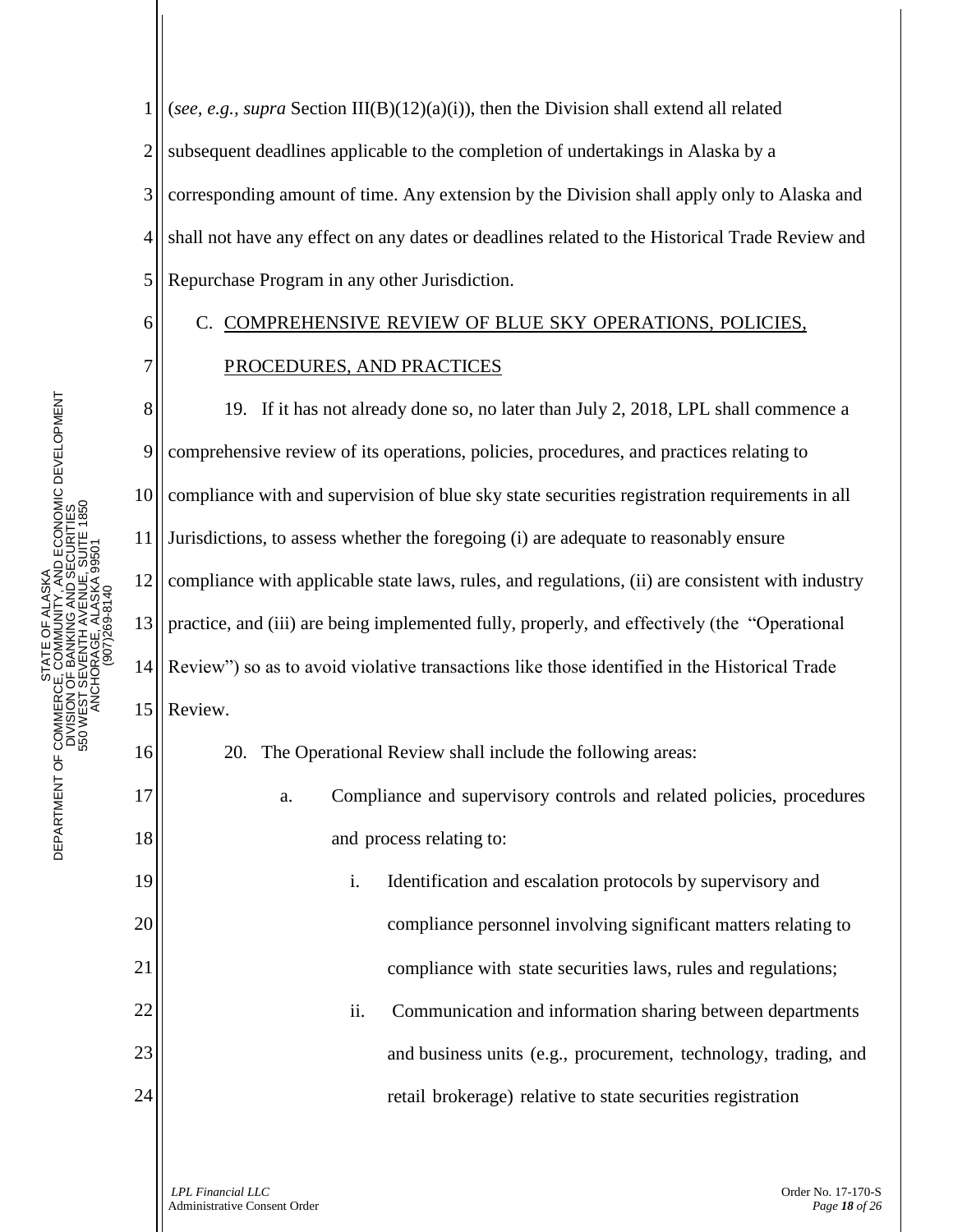1 2 3 4 5 6 7 DEPARTMENT OF COMMERCE, COMMUNITY, AND ECONOMIC DEVELOPMENT DEPARTMENT OF COMMERCE, COMMUNITY, AND ECONOMIC DEVELOPMENT<br>DIVISION OF BANKING AND SECURITIES<br>DIVISION OF BANKING AND SECURITIES<br>550 WENDERS ANGEL ALASKA 99501 8 DEPARTMENT OF COMMERCE, COMMUNITY, AND ECONOMIC DEVELOPMENT 9 10 550 WEST SEVENTH AVENUE, SUITE 1850 DIVISION OF BANKING AND SECURITIES 550 WEST SEVENTH AVENUE, SUITE 1850 DIVISION OF BANKING AND SECURITI 11 ANCHORAGE, ALASKA 99501 ANCHORAGE, ALASKA 995 PHONE: (907) 269-8140 12 (907)269-8140 13 14 15 16 17 18 19 20 21 22 23 24

STATE OF ALASK

STATE OF ALASKA

requirements and operations processes for ensuring intra- and inter-departmental coordination on matters relating to state securities registration requirements; and,

- iii. Training and education of staff, including associated persons of the broker- dealer whether employees or independent contractors, relative to state securities registration requirements;
- b. A complete, top-to-bottom review of the onboarding of new securities products for purposes of assessing LPL's ability to comply with all state securities registration requirements, and all operations and procedures in connection with state registration requirements, that apply to the offer and sale of that product;
- c. A complete top-to-bottom review of vendor service protocols to ensure processes are in place for identification and management of critical services used to ensure compliance with state securities laws. This will include an assessment of the impact of such products and services on LPL's ability to review transactions for Blue Sky compliance; and
- d. Personnel and staffing relative to those functions that relate to compliance with and supervision of state securities registration requirements. Insofar as LPL has represented that it has undertaken to assess and upgrade its talent as it impacts compliance with state securities registration requirements, including the recruitment of an experienced blue sky professional and expert on state securities registration compliance matters, the Operational Review shall assess the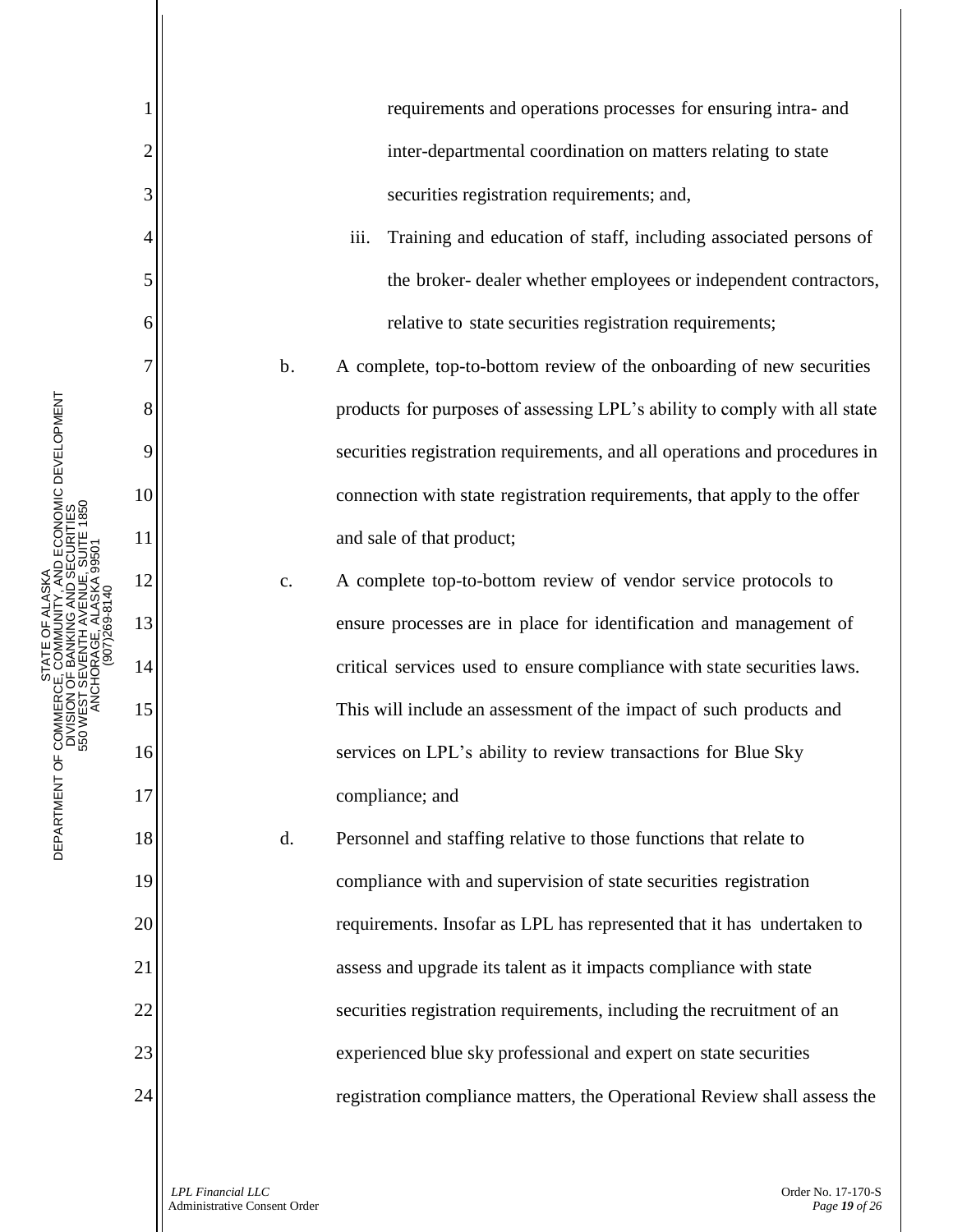1 2 3 4 5 6 7 8 9 10 11 12 13 14 15 16 17 18 19 20 21 22 23 24 experience, responsibilities, and resources available to all personnel hired or reassigned within LPL in connection with ensuring compliance with state securities registration requirements. 21. The Operational Review shall be conducted by an unaffiliated third party that is not unacceptable to the Lead States (the "Consultant"). The Consultant shall not be a person or entity who has been engaged or retained by LPL between January 1, 2012 and July 1, 2017 for the purpose of conducting any review of similar scope and substance. a. Upon request, LPL shall provide the Division with copies of all final contracts related to the engagement of the Consultant and any other thirdparty service provider involved in the Operational Review and the related remediation. LPL shall promptly respond to any additional requests for information by the Division relating to such engagement. b. LPL shall neither be in nor have an attorney-client relationship with the Consultant, and shall not seek to invoke the attorney-client privilege or any other doctrine or privilege to prevent the Consultant from transmitting any information, reports, or documents as set forth in this Order to the Division or to LPL's Board of Directors. c. LPL shall not have the authority to terminate the Consultant or any thirdparty service provider engaged in connection with the Operational Review, without prior written approval from the Lead States. 22. The Operational Review shall be completed no later than May 1, 2019. 23. LPL may request confidential treatment be afforded to any material provided by LPL and/or the Consultant to the Division, and the Division shall provide such treatment and seek to prevent public disclosure of those materials to the full extent possible under its laws.

DEPARTMENT OF COMMERCE, COMMUNITY, AND ECONOMIC DEVELOPMENT DEPARTMENT OF COMMERCE, COMMUNITY, AND ECONOMIC DEVELOPMENT<br>DIVISION OF BANKING AND SECURITIES<br>DIVISION OF BANKING AND SECURITIES<br>550 WENDERS ANGEL ALASKA 99501 DEPARTMENT OF COMMERCE, COMMUNITY, AND ECONOMIC DEVELOPMENT 550 WEST SEVENTH AVENUE, SUITE 1850 DIVISION OF BANKING AND SECURITIES 550 WEST SEVENTH AVENUE, SUITE 1850 DIVISION OF BANKING AND SECURITI ANCHORAGE, ALASKA 99501 ANCHORAGE, ALASKA 995 STATE OF ALASKA PHONE: (907) 269-8140 STATE OF ALASK (907)269-8140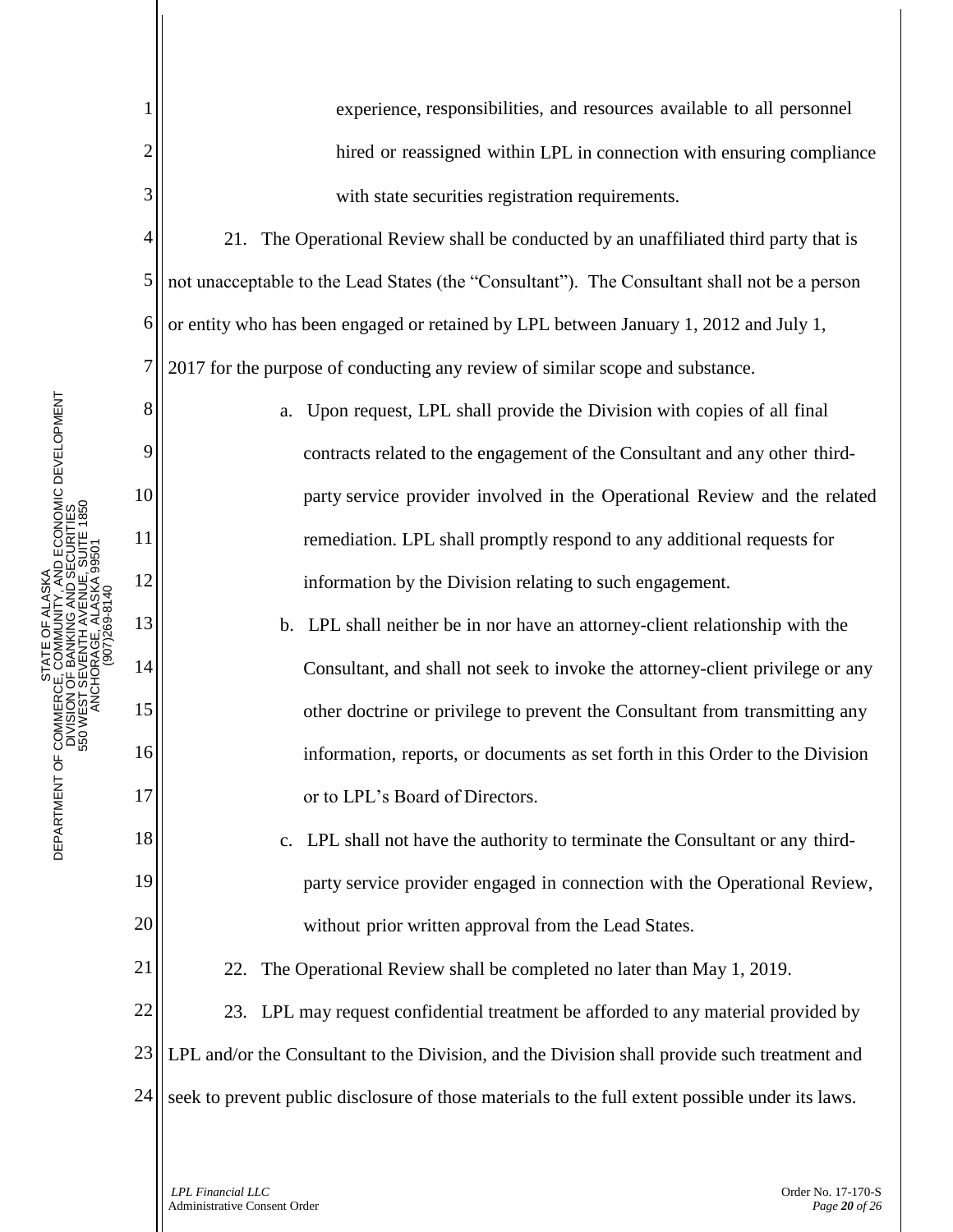1 2 3 4 5 6 7 8 9 10 11 12 13 14 15 16 17 18 19 20 21 22 23 24 24. No later than July 1, 2019, LPL shall require that the Consultant submit a report to LPL detailing the results and findings of the Operational Review, including a list of all deficiencies identified and recommendations for addressing such deficiencies. 25. LPL shall cure all deficiencies identified in the Consultant's report ("Operational Remediation") no later than June 30, 2020. a. If LPL declines to adopt or implement any recommendation(s) by the Consultant for addressing deficiencies identified during the Operational Review, LPL shall identify the recommendations not adopted or implemented and explain why they were not adopted or implemented. 26. No later than August 31, 2020, LPL or its designee(s) shall certify to the Lead States that LPL has fully complied in all material respects with the undertakings set forth in Section III(C) of this Order. 27. The costs and expenses of the Operational Review and Operational Remediation shall be borne exclusively by LPL Financial Holdings Inc. or its direct or indirect subsidiaries, and shall not reduce or otherwise affect the amount of any penalty or fine imposed as part of the Settlement. 28. At LPL's request, the Lead States may extend, for good cause shown, any of the procedural dates set forth in this Section III(C). If the Lead States extend a date or deadline, the Lead States shall extend all related subsequent deadlines that are dependent on the extended date or deadline by a corresponding amount of time. Each Jurisdiction shall reflect in their Order that any extension granted by the Lead States shall apply in the Jurisdiction. Any extension granted by the Lead States shall apply to all dates in Alaska pursuant to this Order.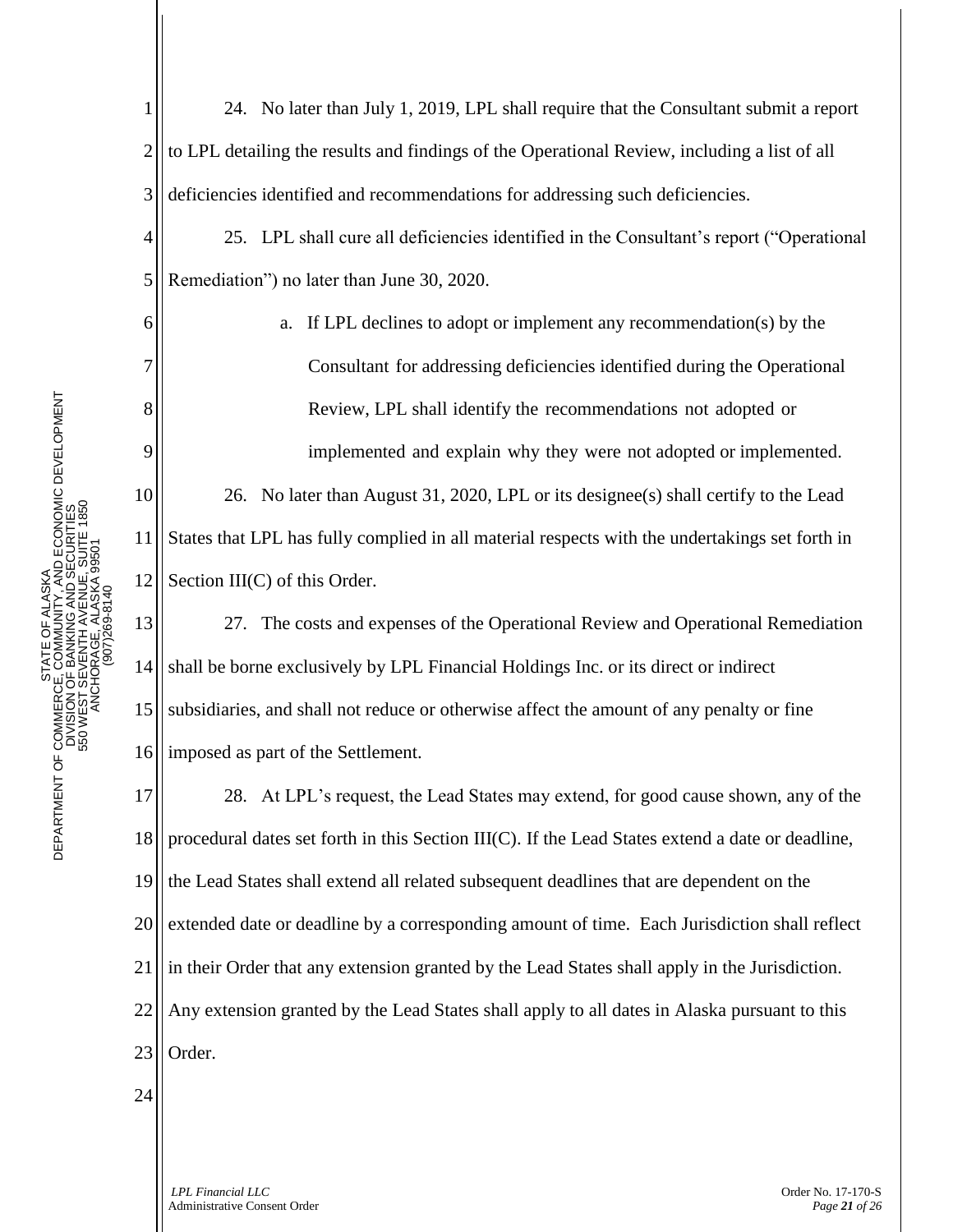# D. AUDITS AND INSPECTIONS

1

9

11

2 3 4 5 6 7 8 29. The Division shall have the right to conduct on-site audits, inspections, or examinations of LPL to ensure full compliance with the undertakings herein. The cost of any such audit, inspection, or examination shall be borne exclusively by LPL Financial Holdings Inc. or its direct or indirect subsidiaries. The Division will not initiate any such audit, inspection or examination to assess LPL's compliance with the undertakings herein until after LPL has provided the certifications described in Sections III(B)(15), III(B)(16), and III(C)(26) above.

## E. CONSTRUCTION AND DEFAULT

10 12 13 14 30. This Order is not intended to form the basis for any disqualification from registration as a broker-dealer, investment adviser, or issuer under the laws, rules, and regulations of Alaska, and waives any disqualification from relying upon the securities registration exemptions or safe harbor provisions to which LPL or any of its affiliates may be subject under the laws, rules, and regulations of Alaska.

15 16 17 18 19 20 21 22 23 24 31. Nothing in this Order is intended to form the basis for any disqualification under the laws of any state, the District of Columbia, Puerto Rico, or the U.S. Virgin Islands; under the rules or regulations of any securities or commodities regulator or self-regulatory organizations; or under the federal securities laws, including but not limited to, Section 3(a)(39) of the Securities Exchange Act of 1934 and Regulation A and Rules 504 and 506 of Regulation D under the Securities Act of 1933. Furthermore, nothing in this Order is intended to form the basis for disqualification under the FINRA rules prohibiting continuance in membership or disqualification under other SRO rules prohibiting continuance in membership. This Order is not intended to be a final order based upon violations of any Alaska statute, rule, or regulation that prohibits fraudulent, manipulative or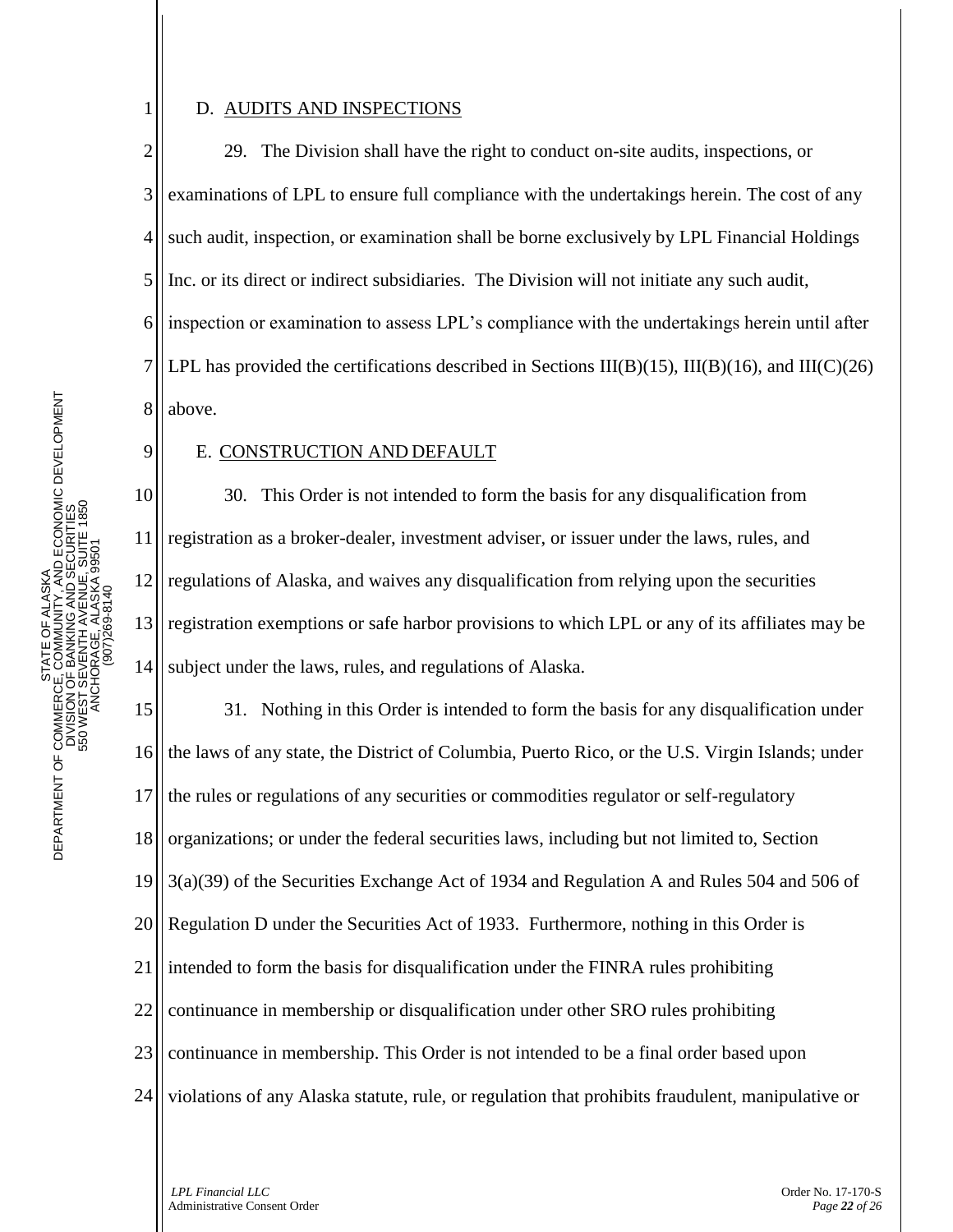9

10

11

12

1 deceptive conduct.

2 3 4 5 6 7 32. Except in an action by the Division to enforce the obligations in this Order, this Order is not intended to be deemed or used as (a) an admission of, or evidence of, the validity of any alleged wrongdoing, liability, or lack of any wrongdoing or liability; or (b) an admission of, or evidence of, any such alleged fault or omission of LPL in any civil, criminal, arbitration, or administrative proceeding in any court, administrative agency, or other tribunal.

33. If payment is not made by LPL or if LPL defaults in any of its obligations set forth in this Order, the Division may institute an action to have this agreement declared null and void. Upon issuance of an appropriate order, after a fair hearing, the Division may reinstitute the action or investigation related to the substance of the Findings of Fact and Conclusions of Law herein.

13 14 15 34. This Order and any dispute related thereto shall be construed and enforced in accordance with, and governed by, the laws of Alaska without regard to any choice of law principles.

16 17 18 19 20 21 22 23 35. This Order is not intended to state or imply willful, reckless, or fraudulent conduct by LPL, or its affiliates, directors, officers, employees, associated persons, or agents. 36. LPL, through its execution of this Order, voluntarily waives the right to a hearing on this matter and to judicial review of this Order under AS 45.55.920(d). 37. LPL enters into this Order voluntarily and represents that no threats, offers, promises, or inducements of any kind have been made by the Division or any member, officer, employee, agent, or representative of the Division to induce LPL to enter into this Order.

24

38. This Order shall be binding upon LPL and its successors and assigns, as well as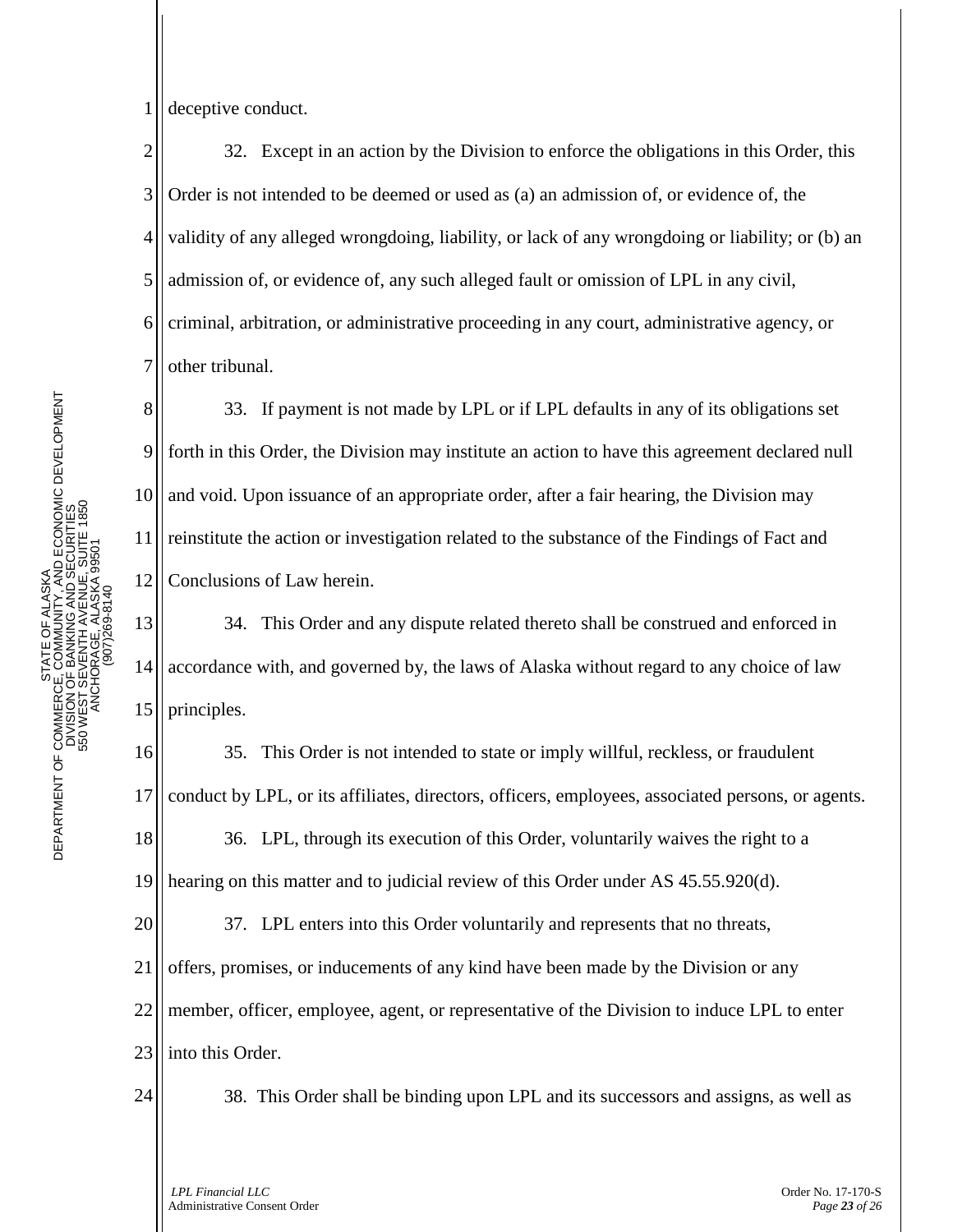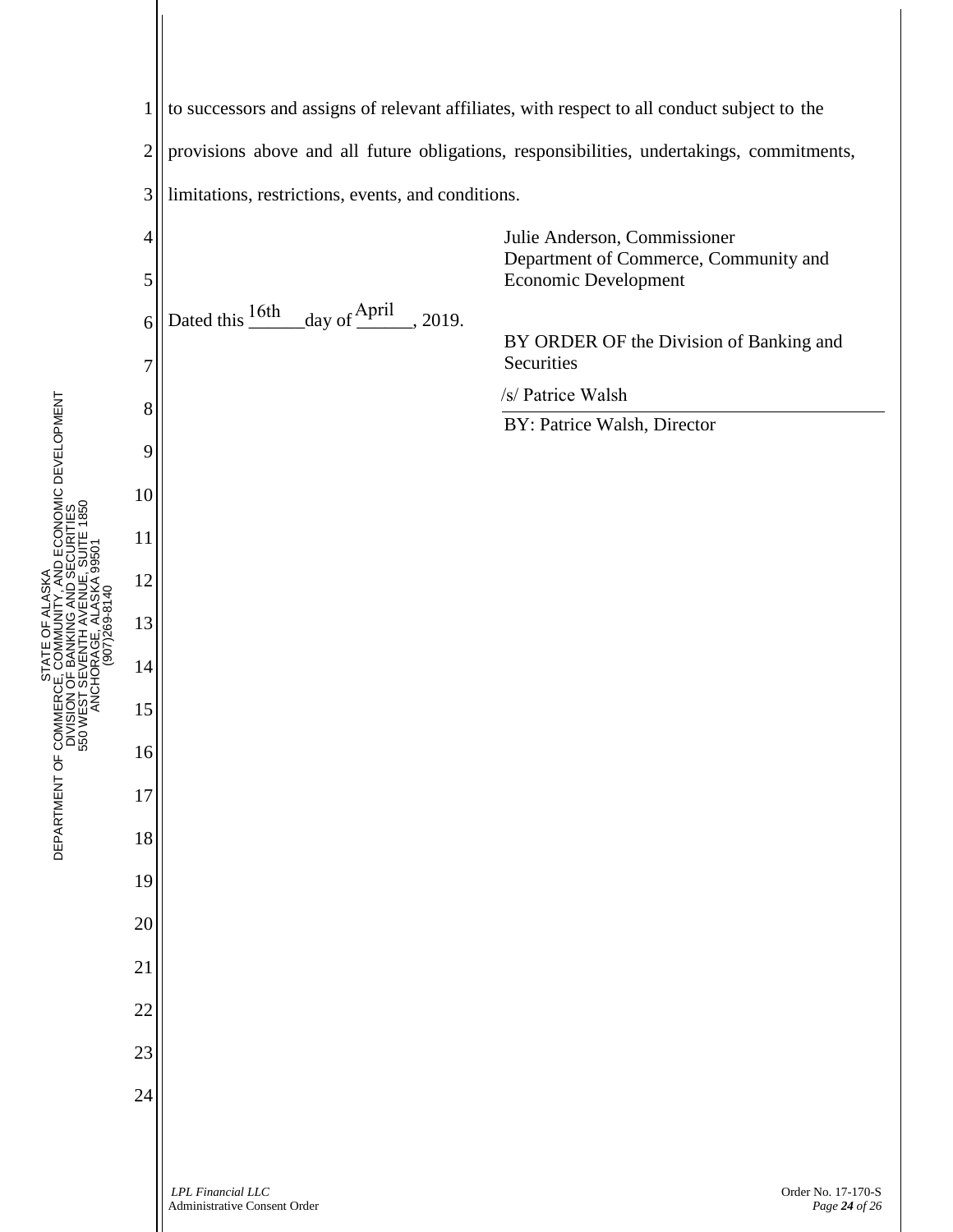5

6

7

8

16

//

//

//

//

//

//

//

//

//

17

18

19

20

21

22

23

24

## **CONSENT TO ENTRY OF ADMINISTRATIVE ORDER BY LPL**

2 3 4 LPL hereby acknowledges that it has been served with a copy of this Administrative Order, has read the foregoing Order, is aware of its right to a hearing and appeal in this matter, and has waived the same.

LPL admits the jurisdiction of the Alaska Division of Banking and Securities ("Division"), neither admits nor denies the Findings of Fact and Conclusions of Law contained in this Order; and consents to entry of this Order by the Division as settlement of the issues contained in this Order.

9 10 11 12 13 14 15 LPL agrees that it shall not claim, assert, or apply for a tax deduction or tax credit with regard to any state, federal or local tax for any administrative monetary penalty that LPL shall pay pursuant to this Order. LPL understands and acknowledges that these provisions are not intended to imply that the Division would agree that any other amounts LPL shall pay pursuant to this Order may be reimbursed or indemnified (whether pursuant to an insurance policy or otherwise) under applicable law or may be the basis for any tax deduction or tax credit with regard to any state, federal or local tax.